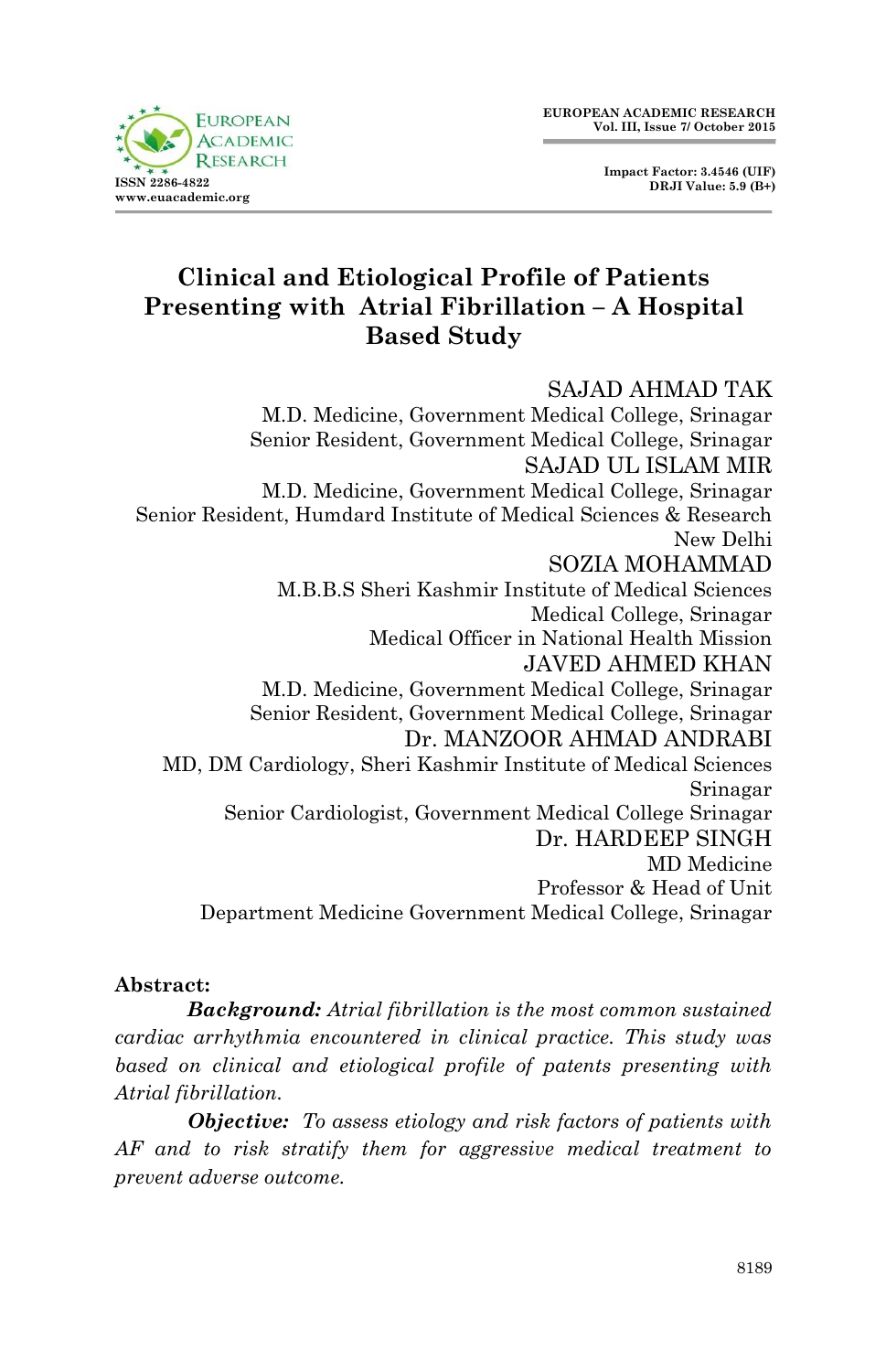*Material and methods: Our study was hospital based prospective study with total number of 400 patients enrolled; who presented to outpatient department or admitted in medical and cardiology wards of S.M.H.S hospital.*

*Results: The mean age of our patient cohort was 60.83 +/- 16.86 yrs with a range of 16 to 90yrs with 48 % (192) males and 52 %(208) females. In our study HTCVD was the most common etiological cause of AF accounting for 37 % of the total burden, followed by RHD (18.5%), CAD ( 16%) , DCM (13%),Idiopathic 5.5% and non- rheumatic valvular lesion in 2.7%. HTN (63.7%) was the most important risk factor , followed by smoking (33%) and both were significantly more common in males. Out of 400 patients 315 patients had non-valvular AF who were risk stratified for stroke using CHADS2 score with 86.35% patients had CHADS2 > 0r = 2. In our study 357 patients had indication for anticoagulation but only 254 (70.9%) received the treatment.*

*Conclusion: Non-valvular AF was more common than valvular AF. HTCVD was the most common etiology. 89.3% patients were eligible for anticoagulation but only 70.9 % received the treatment optimal anticoagulation need to be emphasized:*

**Key words:** atrial fibrillation (AF), hypertensive heart disease (HTCVD), Rheumatic heart disease(RHD)

### **INTRODUCTION**

Atrial fibrillation (AF) is the most common cardiac rhythm disturbance. On electrocardiogram, AF is characterized by replacement of consistent P waves by rapid oscillations or fibrillatory waves that vary in size, shape and timing associated with an irregular, frequently rapid ventricular response when AV conduction is intact (Bellet 1953)**.** In an untreated patient the ventricular rate also tends to be rapid and is entirely dependent on the conduction properties of the AV junction. Although typically the rate will vary between 120 & 160 beats per minute. In some patients it can be > 200 beats per minute.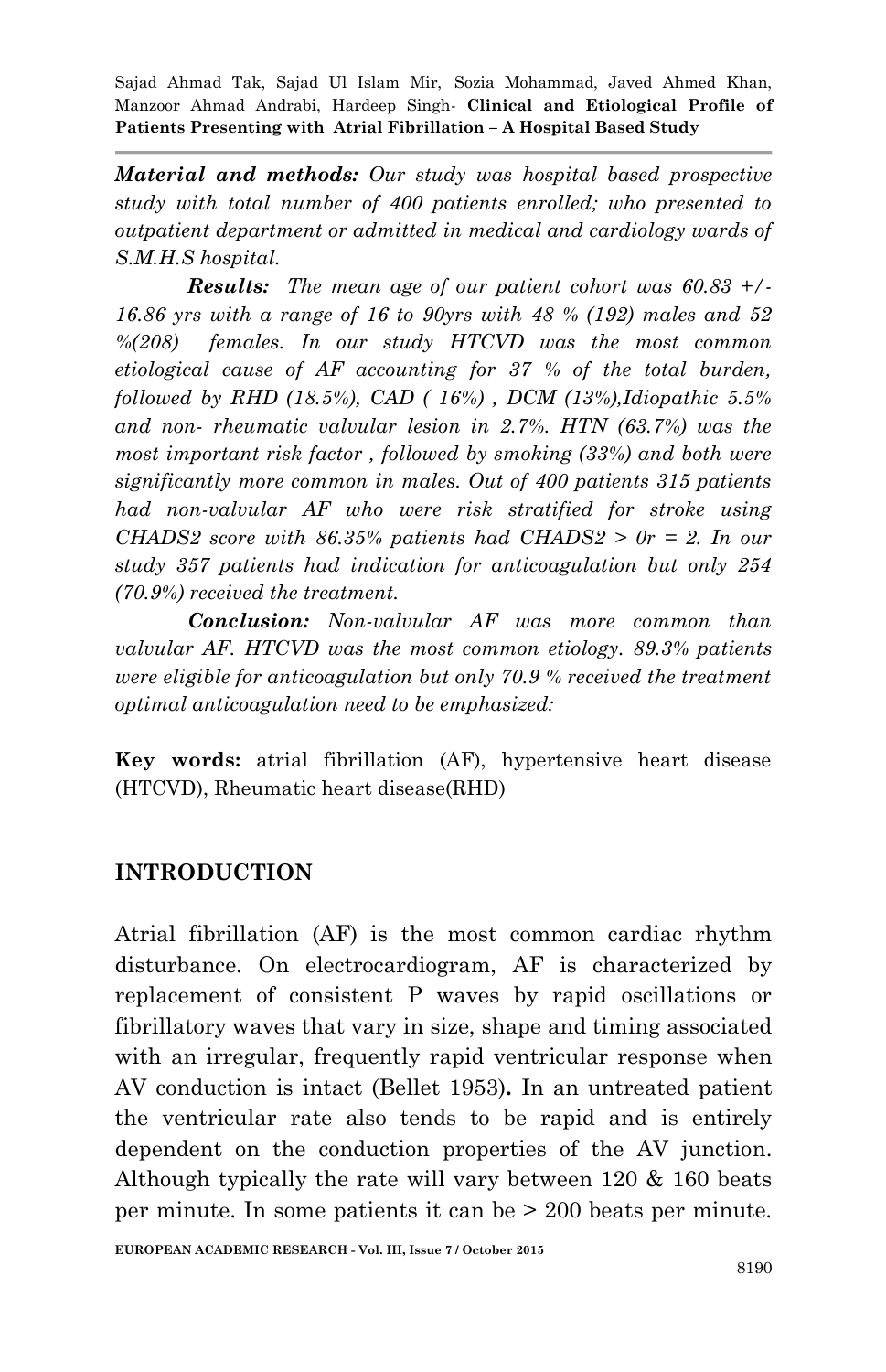In other patients, because of heightened vagal tone or intrinsic AV nodal conduction properties, the ventricular response is < 100 beats per minute and occasionally even profoundly low(Longo et al. 2011).

The incidence of AF increases with age such that >5% of the adult population over 70 will experience the arrhythmia(Longo et al. 2011). The prevalence of AF is estimated at 0.4% in general population increasing with age. AF is uncommon in childhood except after cardiac surgery(OSTRANDER et al. 1965). AF accounts for 34.5% of patients hospitalized with a cardiac rhythm disturbances(Bialy D, Lehmann MH, Schumacher DN, Steinman RT 1992). The frequency of AF increases with increase in severity of congestive cardiac failure or valvular heart disease. The frequency of lone atrial fibrillation is less than 12%. The age adjusted prevalence is higher in men(Furberg et al. 1994).

The total mortality rate is approximately double in patients with AF compared with patients with normal sinus rhythm and is linked to the severity of underlying heart disease(Krahn et al. 1995). The risk of ischemic stroke among patients with non-rheumatic AF averages 5 % per year which is 2 to 7 times more than in people without AF. One out of six strokes occurs in patients with AF(Flegel, Shipley, and Rose 1987; Hart and Halperin 1999).

Important predictive and causative factors of atrial fibrillation include hypertension, diabetes, left ventricular hypertrophy, coronary artery disease mainly in older patients. Other causes of AF include hypertrophic cardiomyopathy and dilated cardiomyopathy, chronic obstructive pulmonary disease (COPD), pericarditis and congenital heart disease. AF occurring in the absence of any detectable organic disease is called lone atrial fibrillation. In about 30% cases the term idiopathic AF implies the absence of any detectable etiology including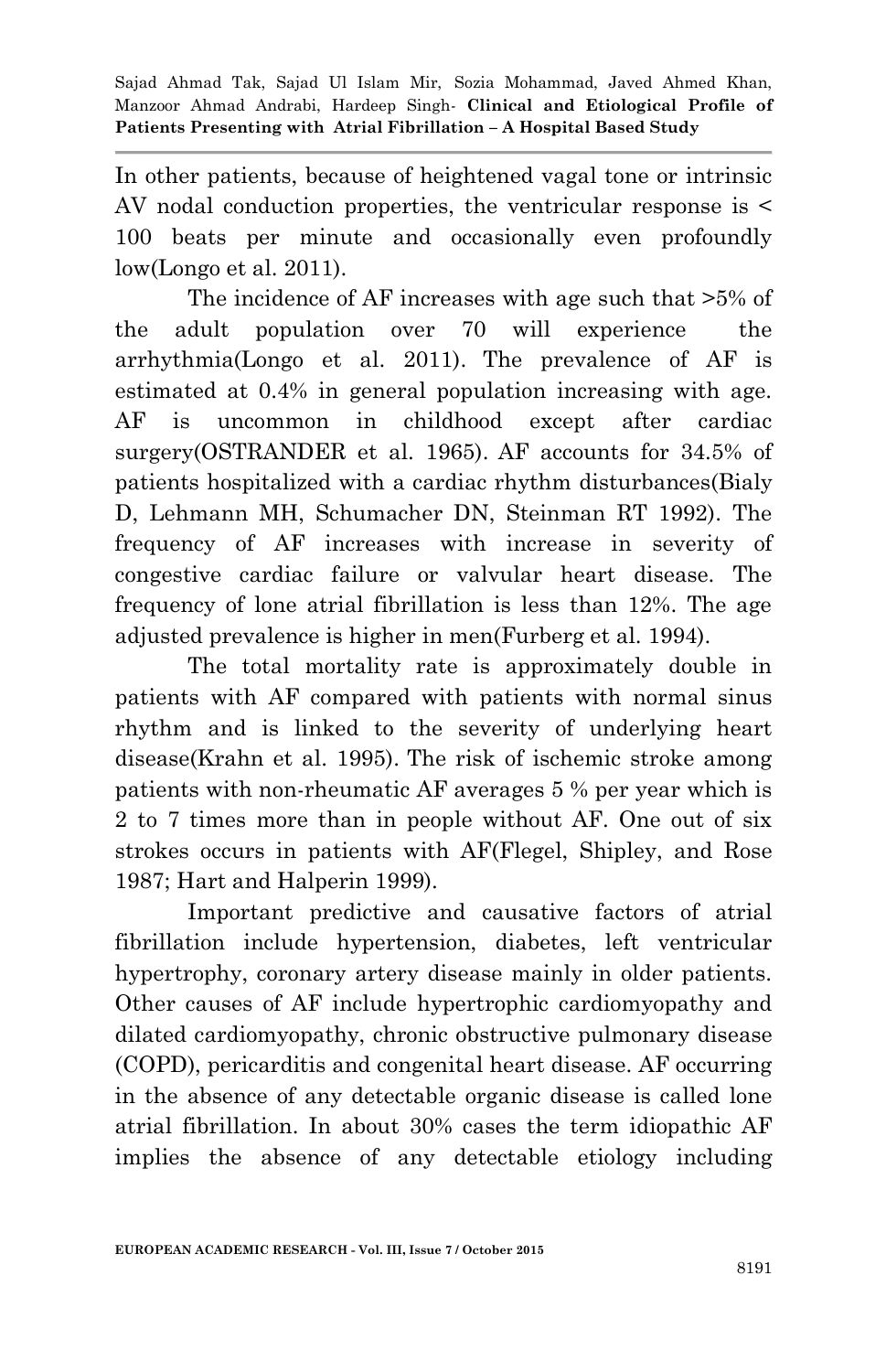hyperthyroidism, overt sinus node dysfunction and overt or concealed pre-excitation(Levy 2002).

The independent risk factors for atrial fibrillation are age, smoking, diabetes, electrocardiographic left ventricular hypertrophy, hypertension, myocardial infarction, congestive heart failure and valvular disease(Benjamin et al. 1994).

During AF, three factors can affect hemodynamic function: loss of synchronous atrial mechanical activity, irregularity of ventricular response, and inappropriately rapid heart rate. A marked decrease in cardiac output can occur with the loss of atrial contraction, especially in patients with impaired diastolic ventricular filling, hypertension, mitral stenosis, aortic stenosis, hypertrophic cardiomyopathy (HCM), or restrictive cardiomyopathies. The variation in RR intervals during AF can also result in hemodynamic impairment. A persistently rapid atrial rate can adversely affect atrial mechanical function (tachycardia-induced atrial cardiomyopathy). Such changes in atrial tissue might explain the delayed recovery of atrial contractility in patients after cardio-version in sinus rhythm.

A persistently elevated ventricular rate during AF can produce dilated ventricular cardiomyopathy. It is critically important to recognize tachycardia-induced cardiomyopathy, because control of the ventricular rate can lead to partial or even complete reversal of the myopathic process(Morillo et al. 1995; Packer et al. 1986; Grogan et al. 1992; PHILLIPS and LEVINE 1949; Kieny et al. 1992).

Ischemic stroke and systemic arterial occlusion in AF are generally attributed to embolism from the left atrium (LA). The pathogenesis of thromboembolism is complex(Fuster et al. 2001). Thrombus associated with AF arises most frequently in the left atrial appendage (LAA). Transesophageal Doppler echocardiography provides a sensitive and specific method to assess LAA function and to detect thrombotic material. LAA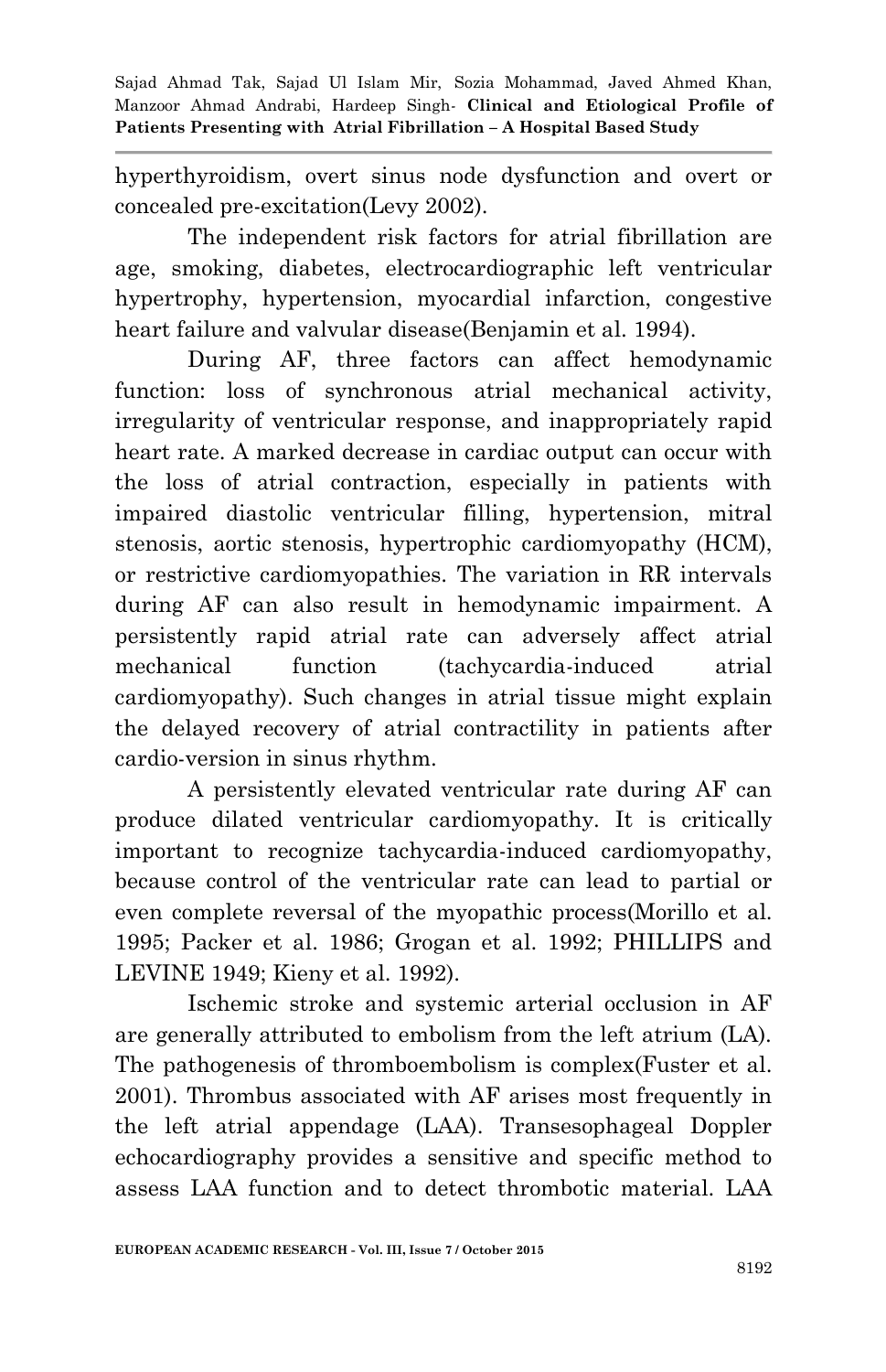flow velocities are reduced because of loss of organized mechanical contraction during AF(Aschenberg et al. 1986; Mügge et al. 1994).

Because the pathophysiology of thromboembolism in patients with AF is uncertain, the mechanisms that link risk factors to ischemic stroke in AF are also incompletely defined. The strong association between hypertension and stroke in AF is probably mediated primarily by embolism that originates in the LAA. But hypertension also increases the risk of noncardioembolic strokes in AF. Hypertension in AF patients is associated with reduced LA flow velocity and spontaneous echo contrast, which predisposes the patient to thrombus formation. The effect of advancing age to increase stroke risk in AF is multifactorial(Miller et al. 1993).

Various classification systems have been proposed for AF based on the ECG pattern, epicardial or endocavitary recordings mapping of atrial electrical activity or clinical features.

Paroxysmal AF: Episodes of AF that typically lasts for less than 24 hrs but can last upto 7 days these terminate spontaneously.

Persistent AF: Episodes of AF that last more than 7 days and require either pharmacological or electrical intervention to terminate.

Permanent AF: is continuous AF, which has failed cardio-version or where cardioversion has never been attempted.

Lone AF: AF in individuals without structural or cardiac or pulmonary disease with low risk for thromboembolism. It is applied to patients less than 60 year of age.

The diagnosis of AF requires confirmation by ECG, sometimes in the form of bedside telemetry or ambulatory HOLTER recording. The initial evaluation involves characterizing the pattern of the arrhythmia as paroxysmal or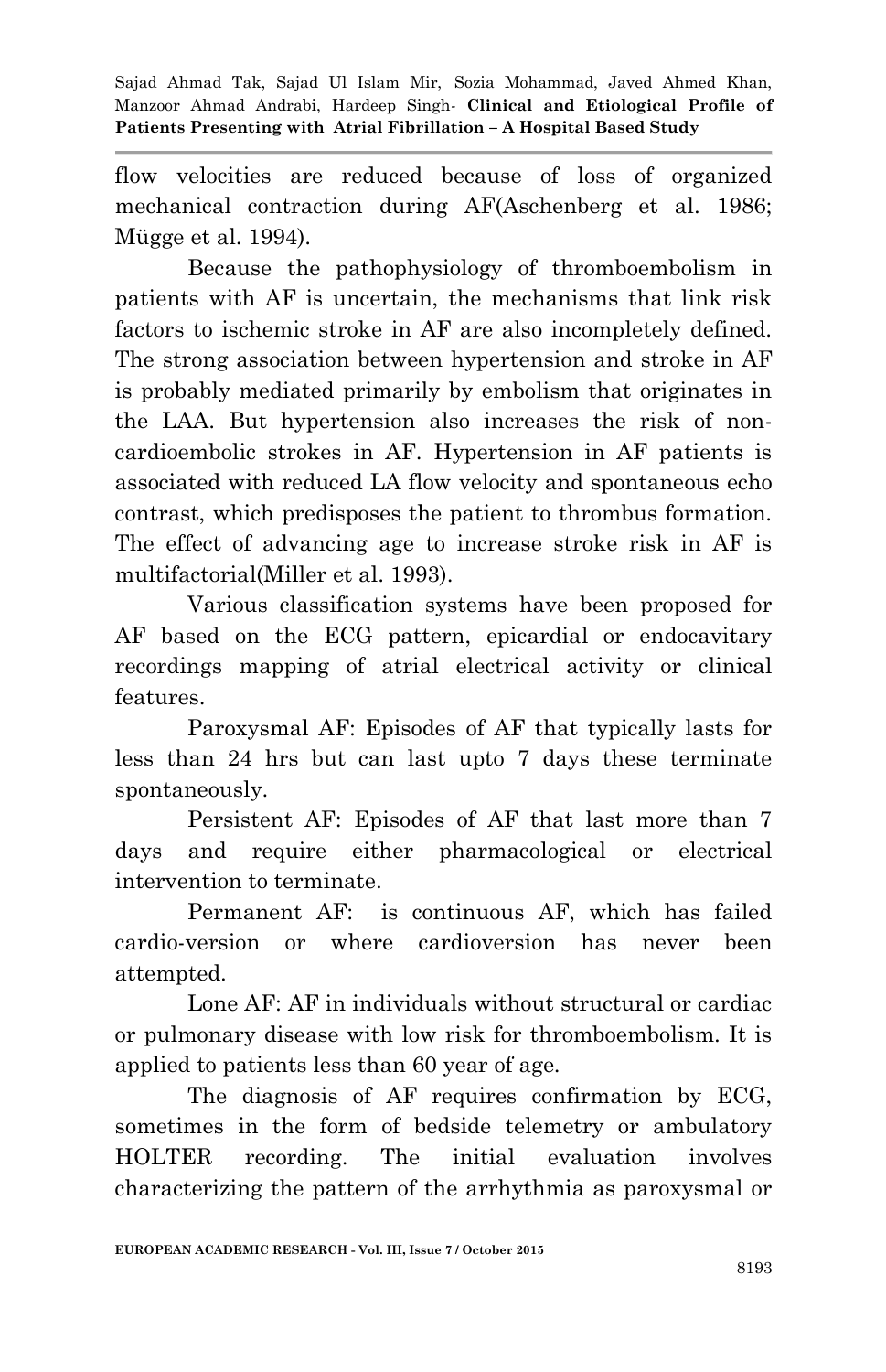persistent, determining its cause and defining associated cardiac and extra cardiac factors pertinent to the aetiology and management.

Prevention of thromboembolism is the main tenet of AF management and should begin with individual risk assessment of each patient. Chronic oral anticoagulation is currently the most effective therapy for attenuating the risk of stroke associated with atrial fibrillation. However its initiation needs risk stratification. CHADS<sub>2</sub> score is one of the validated risk stratification tools that can categorize non-valvular AF patients as low, intermediate or high risk for stroke taking into account risk factors like age>75 years, hypertension, diabetes, heart failure and prior history of stroke(Jhawar and Flaker 2012).

#### **CHADS<sup>2</sup> SCORE**

| Particular               | Points |
|--------------------------|--------|
| Congestive heart failure |        |
| Hypertension             |        |
| Age>75years              |        |
| Diabetes                 |        |
| Stroke or TIA            | 2      |

| <b>Score</b> | Annual risk of stroke in % |
|--------------|----------------------------|
|              | 1.9                        |
|              | 2.8                        |
| റ            | 4.0                        |
| -3           | 5.9                        |
|              | 8.5                        |
|              | $12.5\,$                   |

#### **CHADS<sup>2</sup> SCORE AND ANNUAL RISK OF STROKE**

The present study will be undertaken with this background to assess various aspects of atrial fibrillation in our patient population.

6 18.2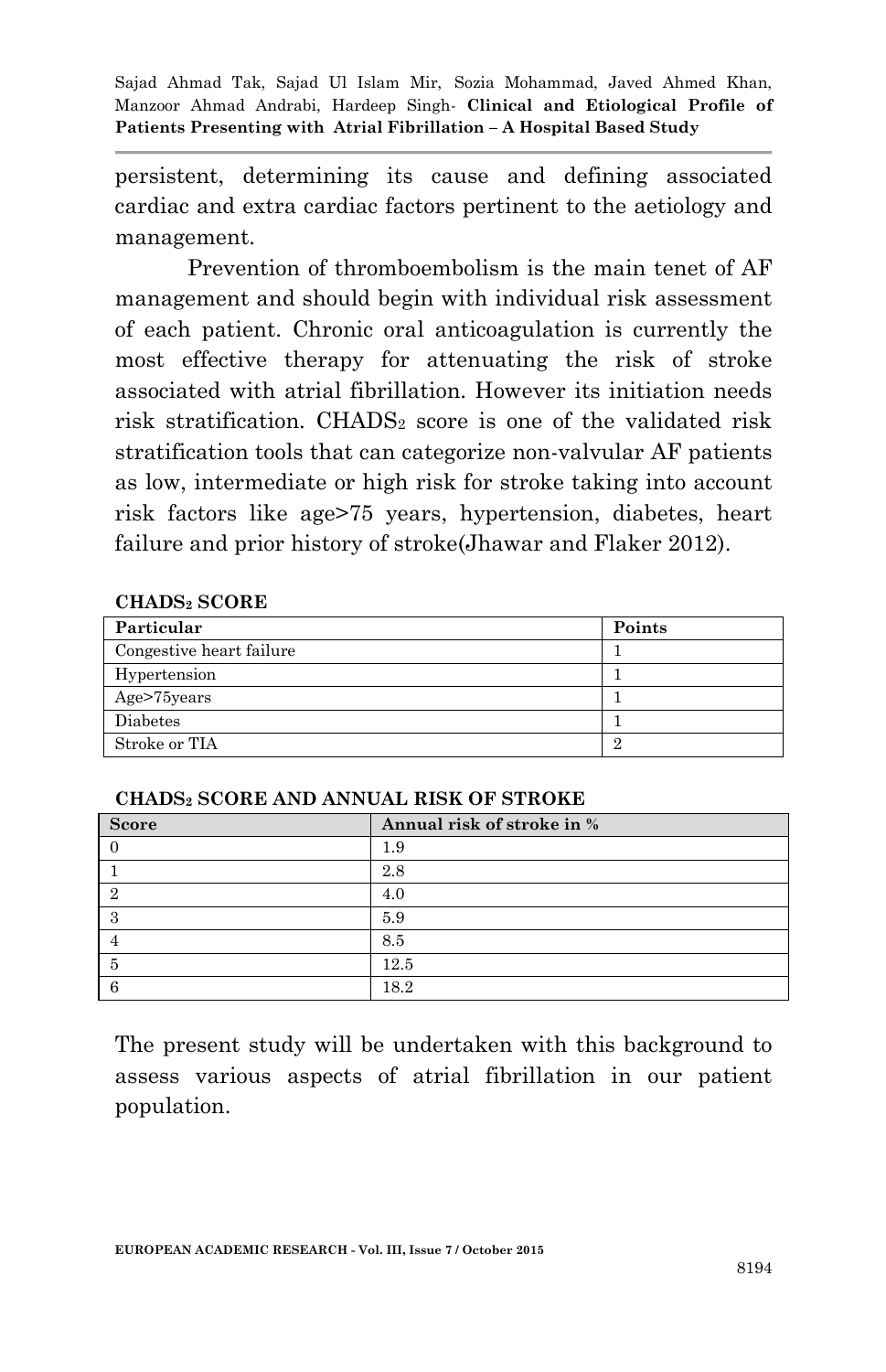## **REVIEW OF LITERATURE**

AF is the most common arrhythmia treated in clinical practice and the most common arrhythmia for which patients are hospitalized; approximately 33% of arrhythmiarelated hospitalizations are for AF. AF is associated with approximately a fivefold increase in the risk of stroke and a twofold increase in the risk of all-cause mortality.

Benjamin EJ et al [1994] studied independent risk factors for atrial fibrillation in a population-based cohort. Their study cohort constituted 2090 men and 2641 women members free of atrial fibrillation and who were followed for 38 years. Upon follow-up 264 men and 298 women developed atrial fibrillation. They found that in addition to intrinsic cardiac causes such as valve disease and congestive cardiac failure, risk factors for cardiovascular disease also predispose to atrial fibrillation.

Modification of risk factor for cardiovascular diseases may have the added benefit of diminishing the incidence of atrial fibrillation(B F Gage et al. 2001).

Levy S et al [1999] studied the characterization of different subsets of atrial fibrillation in general practice in France: the ALFA study. This study demonstrated a shift toward non-rheumatic AF in contrast with prior studies relative prevalence of paroxysmal, chronic and recent onset AF were 22.1%, 51.5% and 26.4% respectively.

Underlying heart disease was present in 70.6% patients. Lone AF was observed in 29.4% of the total patient population despite the wide use of echocardiography. Hypertension (39.4%) was the most common underlying condition and hypertensive heart disease was found in 21.45% of the total patient population. Of interest is the fact that the incidence of coronary artery disease and myocardial disease have reached or exceeded the incidence of valvular heart disease in the total cohort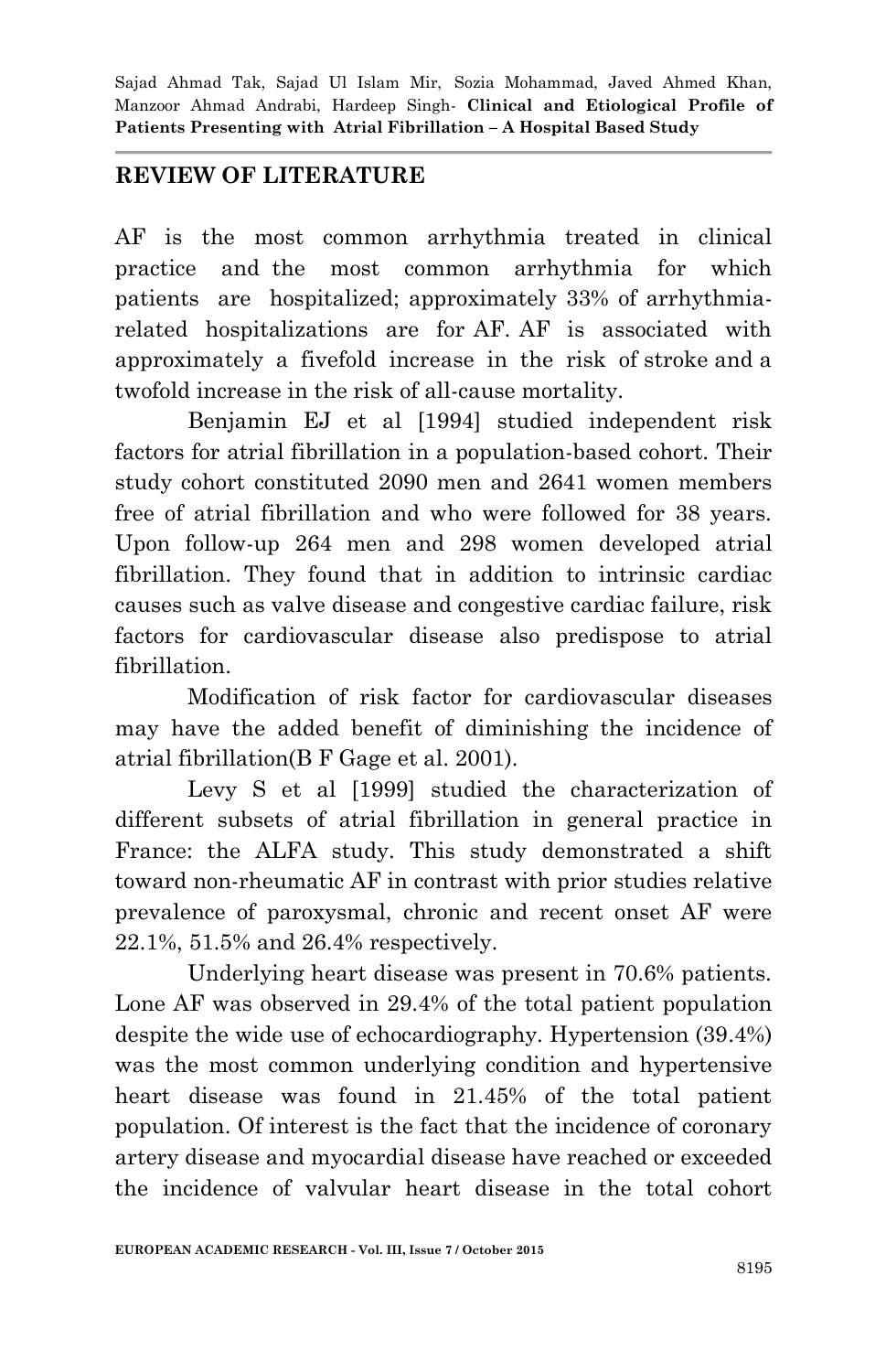(15.2%). This large-scale study established the current demographic profile of out-of-hospital patients with AF and highlights some of the changes that have occurred in the past decades, including a particular shift in cardiac causes toward non-rheumatic AF. This study also demonstrates significant differences between various subsets of AF(Benjamin et al. 1994).

Brian F. Gage, et al [2001] assessed the predictive value of classification schemes that estimate stroke risk in patients with AF. They observed that 2 existing classification schemes and especially a new stroke risk Index, CHADS2, can quantify risk of stroke for patients who have AF and may aid in selection of antithrombotic therapy(Levy 2002).

Wilhelmsen L et al [2001] studied the incidence, prevalence, etiology, risk factors and prognosis of hospitalization for atrial fibrillation. In this study a random populatin sample of 7495 men aged 47-55 years was first examined in 1970-73. During follow up until 1996 (mean 25.2 years) 754 men were hospitalized with diagnosis of atrial fibrillation. Definite or possible coronary heart disease was diagnosed in 46% heart failure in further 20.2% and valvular heart disease or cardiomyopathy in 4.5%. Significant risk factors in multivariate analysis were age, odds ratio(OR)[95% confidence interval  $(CI)$ ]-1.11  $(1.07,1.16)$  per year, hospitalization for coronary heart disease or heart failure - 6.77(5.17,8.87), stroke in mother-1.49(1.15,1.93), high body stature -1.04(1.03,1.06) per cm, high body mass index(BMI)-  $1.07(1.04,1.10)$  per kg/m<sup>2,</sup> as well as hypertension -1.33(1.07,1.65).

The mortality was increase by 3.3 times after the diagnosis of atrial fibrillation. They observed that inspite of clinical association with coronary heart diseases, risk factor for atrial fibrillation were only partly the same. Prevention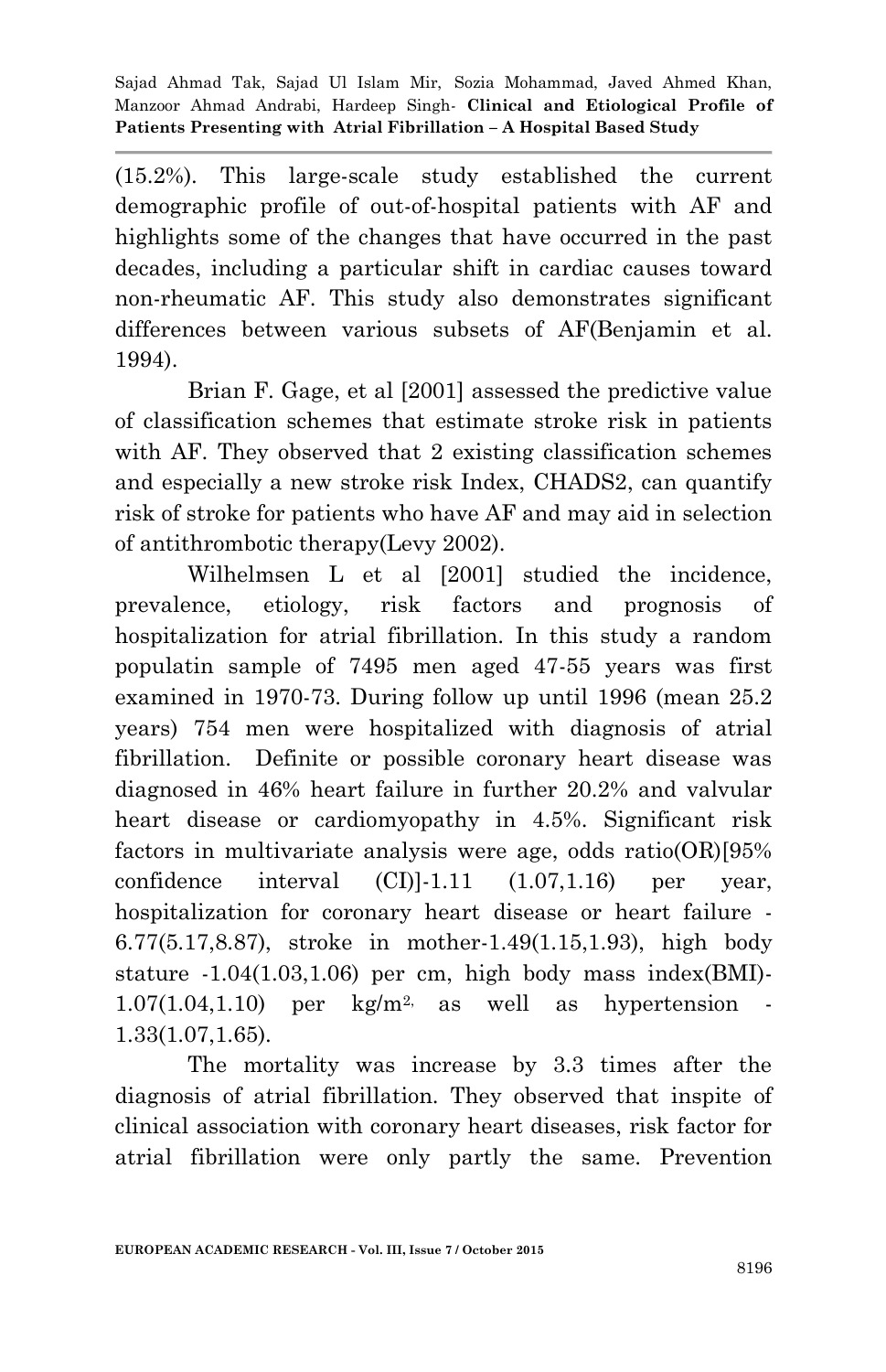includes avoidance infarction and heart failure(Brian F. Gage et al. 2001).

Friberg J Scharling et al [2003] studied sex specific increase in the prevalence of atrial fibrillation in Copenhagen city and found that the age adjusted prevalence is more in males than females. They studied temporal changes in the prevalence of AF from 1976 to 1994 in random population aged 50 to 89 years. After adjusting for changes in co-morbidity, body weight and height, the increase in prevalence of AF in men from 1976 to 1978 and from 1991 to 1994 remained significant. The factors responsible for this gender specific increase in the prevalence of this common arrhythmia have yet to be identified(Wilhelmsen, Rosengren, and Lappas 2001).

China Med J (Engl) [2004] in retrospective investigation of hospitalized patients with atrial fibrillation in mainland China most of epidemiological factors of AF from this group showed highly in accordance with those from the reports from other countries such as age distribution, cause and associated conditions type of AF dominantly with approach of rate control. The cases distribution progressively rose with age. The causes and associated conditions of AF: advanced age in 58.1%, hypertension in 40.3%, coronary heart disease in 34.8%, heart failure in 33.1%, rheumatic valvular disease in 23.9%, idiopathic AF 7.4%, cardiomyopathy in 5.4% and diabetes in 4.1%. In non-valvular AF patients the risk factors that are significantly associated with stroke included advanced age, hypertension, coronary heart disease and type of AF. Sixty four percent of these patients received antithrombotic therapy with dominated use of anti-platelet agents. In this investigation patients with anti-platelets as well as with anticoagulants showed significant lower stroke rate in comparisons with those managed with neither. But there was no significant difference between these two kinds of treatment in reducing stroke rate(Friberg et al. 2003).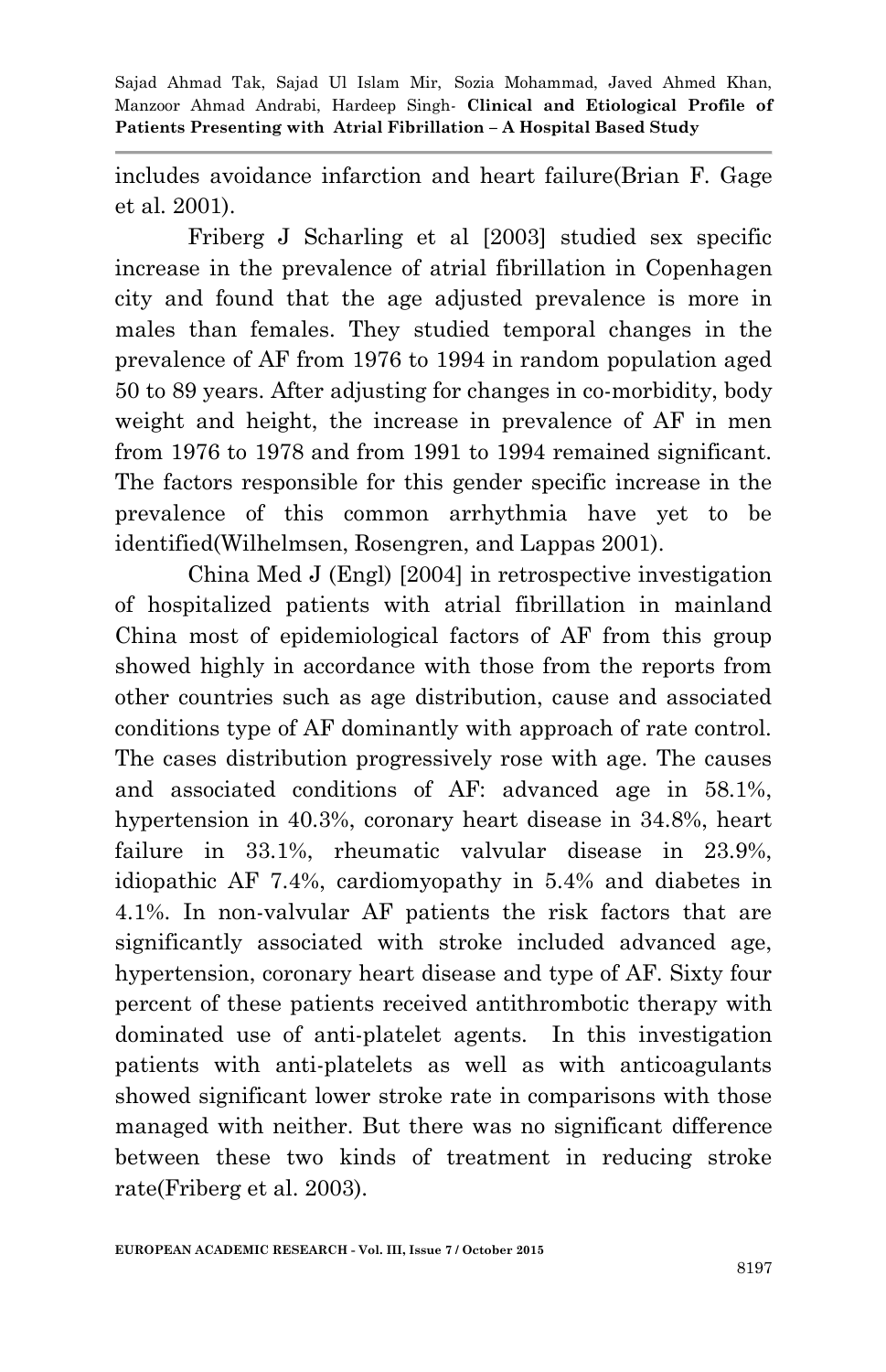Gage BF, Van Walraven C, et al [2004] in their study which was aimed to study the selection of patients with atrial fibrillation for anticoagulation and stroke risk stratification in patients taking asprin. Patients with AF who have high and low rates of stroke when given asprin can be reliably identified, allowing selection of antithrombotic prophylaxis to be individualized(Brian F Gage et al. 2004).

Nieuwlaat R, Capucci A, et al [2005] studied the current AF management in ESC member countries and verification of cardiology practices against guidelines. This survey found one of the highest oral anticoagulants prescription rates in clinical setting until now. In addition, 63% of participating centres had and anticoagulation clinic to monitor INR values. But still 33% of patients with an indication for anticoagulation is not treated with anticoagulation therapy. In contrast, among the eligible patients who did not receive OAC, a significant number may have had contraindications to OAC other than major bleeding or malignancy which prevents reaching 100% in eligible patients. Among those ineligible for OAC half of these patients received it. This may relate to patient preference due to, e.g., fear of disabling stroke. So discordance between guidelines and practice was found regarding several issues on stroke prevention and anti-arrhythmic therapy(Brian F Gage et al. 2004).

Ruigmez A Johnsson et al [2005] studied predictors and prognosis of paroxysmal atrial fibrillation in general practice in the United Kingdom and found that paroxysmal of AF is common arrhythmia in the general practice setting, increasing with age and commonly associated with other heart diseases. This study showed that patients with paroxysmal AF are younger and have less co-morbidity than patients with chronic AF. This age difference could reflect the progressive nature of AF. The differences in morbidity and mortality among the two forms of AF suggest the possibility that paroxysmal and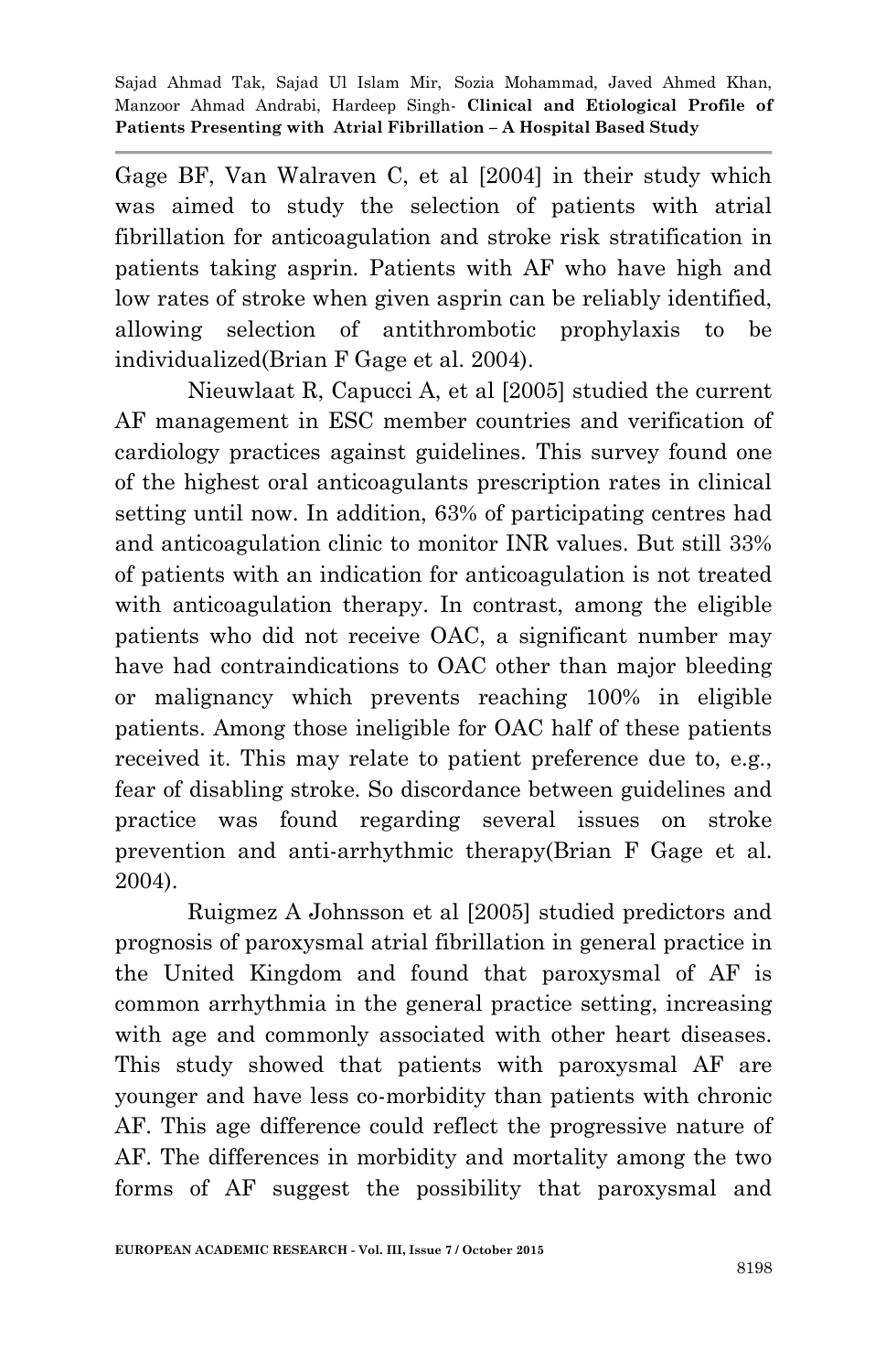persistent AF may be different diseases with different risk factors and different pathogenic substrates, although clearly overlapping in part. In this study it was found that close to half of the patients attending general practice with initial paroxysmal AF were not given warfarin or aspirin in the three months after the first detected episode – a higher proportion than the one we observed among patients with chronic forms of AF. This could be due in part to the fact that 37% of patients with paroxysmal AF presented a single episode of paroxysmal AF without any recurrence during the follow up, and consequently anticoagulant or anti-platelet therapies may not be recommended in this subgroup of patients. A history of valvular heart disease and alcohol consumption are associated with this progression(Nieuwlaat et al. 2005).

Murphy NF et al [2007] studied the epidemiology, primary care burden and treatment of atrial fibrillation. The prevalence of was higher in men than in women. Prevalence increased with age from 0.3/1000 in less than 45 years to 30.5/1000 in >85 years. Deprived individuals are less likely to have AF a finding raising concerns about socioeconomic gradients in detection and prognosis. Recommended treatment for AF were underused in women and older people. This is of particular concern, given the current trends in population demographics and the evidence that both groups are at higher risk of stroke(Ruigomez et al. 2005).

Meiltz A et al [2008] study was to characterize the clinical profile of patients with atrial fibrillation in cardiology practice and to assess how successfully guidelines have been implemented in real world practice. The underlying cardiac disorders was present in 82% patients included hypertensive heart disease, valvular heart disease and coronary artery disease. The patients were risk stratified for the indication of oral anticoagulants using  $\text{CHADS}_2$  score. The mean  $\text{CHADS}_2$  in the study was  $1.43\pm1.24$  and 73.6% patients had a CHADS<sub>2</sub>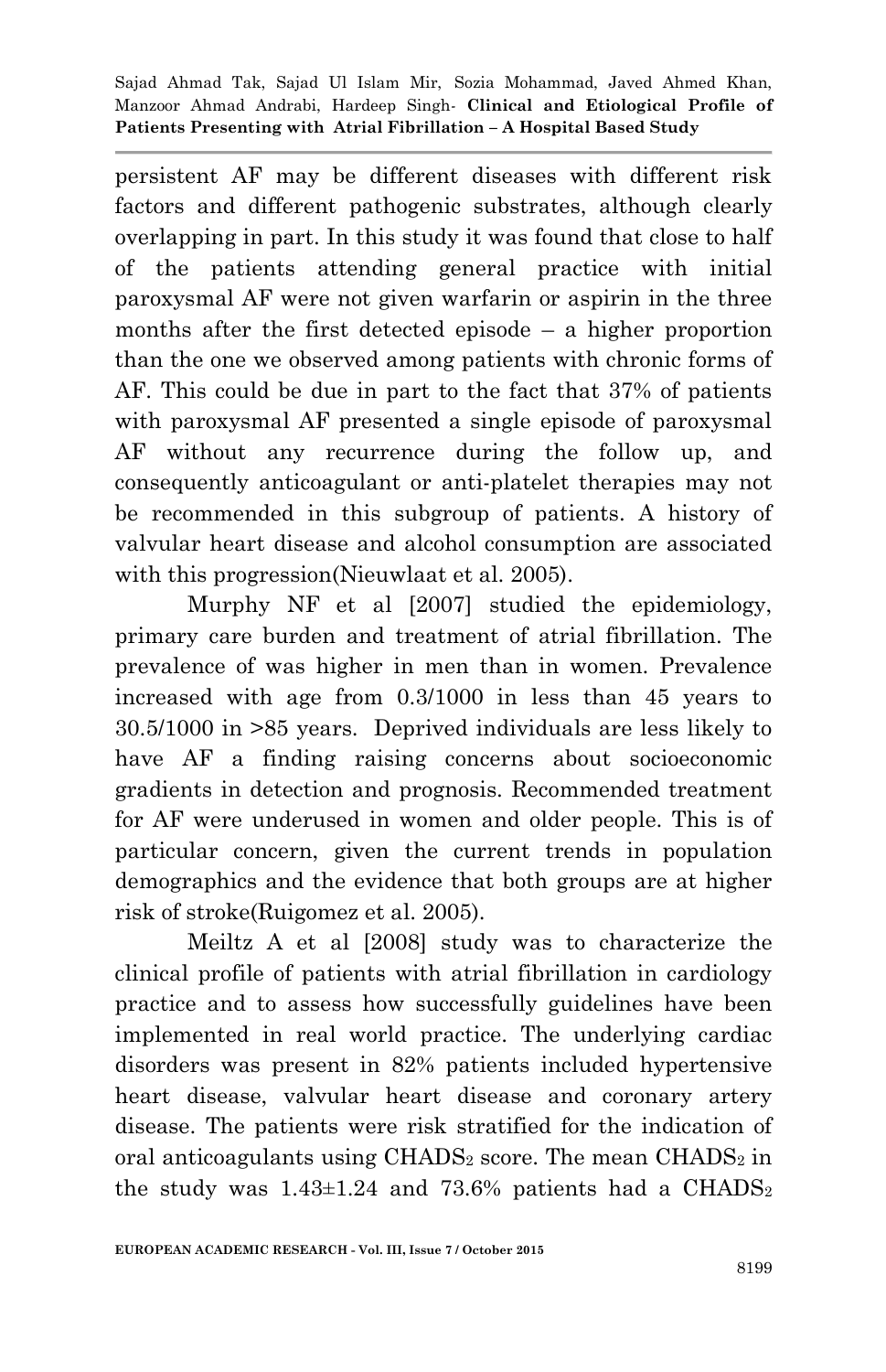score of  $\geq 1$ . This study showed one of the highest OAT (oral anticoagulation therapy) prescription rates for AF reported until now. The rate of oral anticoagulation among patients with the indication of the same was 88%. This demonstrated how successfully guidelines can be applied in the real world. A definite over interpretation of current guidelines is observed in low risk patients with AF. True contraindication for oral anticoagulant therapy (4%) and significant bleeding during OAT (1.5%) were rare(Murphy et al. 2007).

Schmutz M et al [2010] studied the prevalence of atrial fibrillation in a population-based sample of adults in Geneva, Switzerland. This population based survey of a general Swiss population indicated that the prevalence of AF remains below 1%. These results are less alarming than those from previous studies based on patients seeking medical care(Schmutz et al. 2009).

Ruiz Ortiz M, et al[2010] studied oral anticoagulation in non-valvular atrial fibrillation in clinical practice: impact of CHADS<sub>2</sub> score on outcome. CHADS<sub>2</sub> OAC was prescribed to 71% patients. After 2.4±-1.9 years of follow up , the embolic event rates for each stratum of CHADS2 score for patients with or with or without OAC were  $\frac{1}{4}$ .1, p=0.23(CHADS<sub>2</sub>=0); 0.6/7.1,  $p=0.0018$ (CHADS<sub>2</sub>=1); 0.5/5.1,  $p=0.0014$  (CHADS<sub>2</sub>=2); 2.4/12.5,  $p=0.0017$ (CHADS<sub>2</sub>=3) and 2.9/20,  $p=0.013$ (CHADS<sub>2</sub>≥4). They found that oral anticoagulants is effective and safe in daily clinical practice in patients with NVAF and  $\text{CHADS}_2$  score ≥1(Schmutz et al. 2009).

Sanoski CA [2010] studied prevalence, pathogenesis and impact of atrial fibrillation. The prevalence of AF, a common age related disorder that causes substantial morbidity and mortality, is increasing. Structural heart disease (e.g., coronary heart disease, hypertension, heart failure, valvular heart disease) is a common co-morbidity of and risk factor for AF, although various other factors have been shown to play a role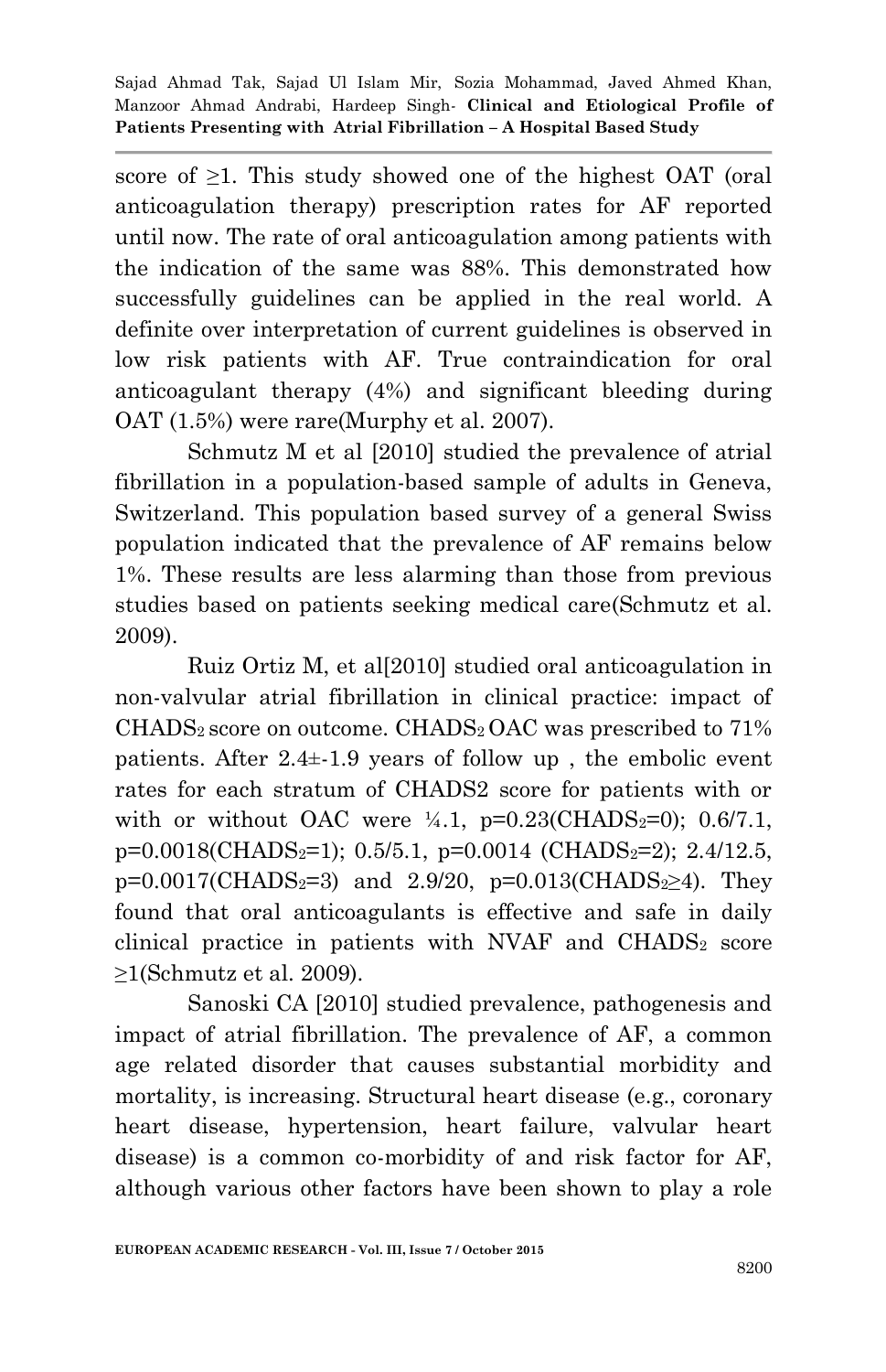on the pathogenesis of this disorder. They observed that understanding the pathogenesis and risk factors for AF and using risk-scoring systems to estimate the risk for AF and stroke can facilitate treatment of this rhythm disorder and potentially minimize its morbidity, mortality and costs(Ruiz Ortiz et al. 2010).

Ntep-Gweth et al [2010] studied clinical characteristics, prognosis and adherence to guidelines in Cameroon. Clinical presentation of atrial fibrillation is much more severe than in developed countries. This study also used CHADS<sub>2</sub> score as risk stratification system. In this study the vast majority of patients with AF presented with structural heart disease with hypertensive heart disease and rheumatic heart disease as the main etiologies. The mean  $\text{CHADS}_2$  score was 1.9 $\pm$ 1.1. They found that a rate-control strategy is predominant in Cameroon and oral anti-coagulants are prescribed in only 34.2% of eligible patients, despite a high CHADS<sub>2</sub> score at inclusion. Death and stroke rate at 1 year are very high in Cameroon possibly because of a lower use of oral anticoagulants and a higher prevalence of rheumatic mitral disease and of more severe morbidities(Sanoski 2010).

James A et al studied predictors of incident atrial fibrillation and influence of medications in a retrospective casecontrol study. The findings in study update the risk factors associated with atrial fibrillation and confirm the protective properties of statins and the risk of beta-2 agonists in developing atrial fibrillation but not the supposed protective qualities of glucocorticoids and Renin Aldosterone Angiotensin System agents(Ntep-Gweth et al. 2010).

Freestone B, et al studied the prevalence of atrial fibrillation in the multiracial population of Kuala Lumpur, Malaysia, and the clinical features and management of these patients. Of 1435 acute medical admissions to Kuala Lumpur General Hospital over the 4-week study period, 40 had AF (21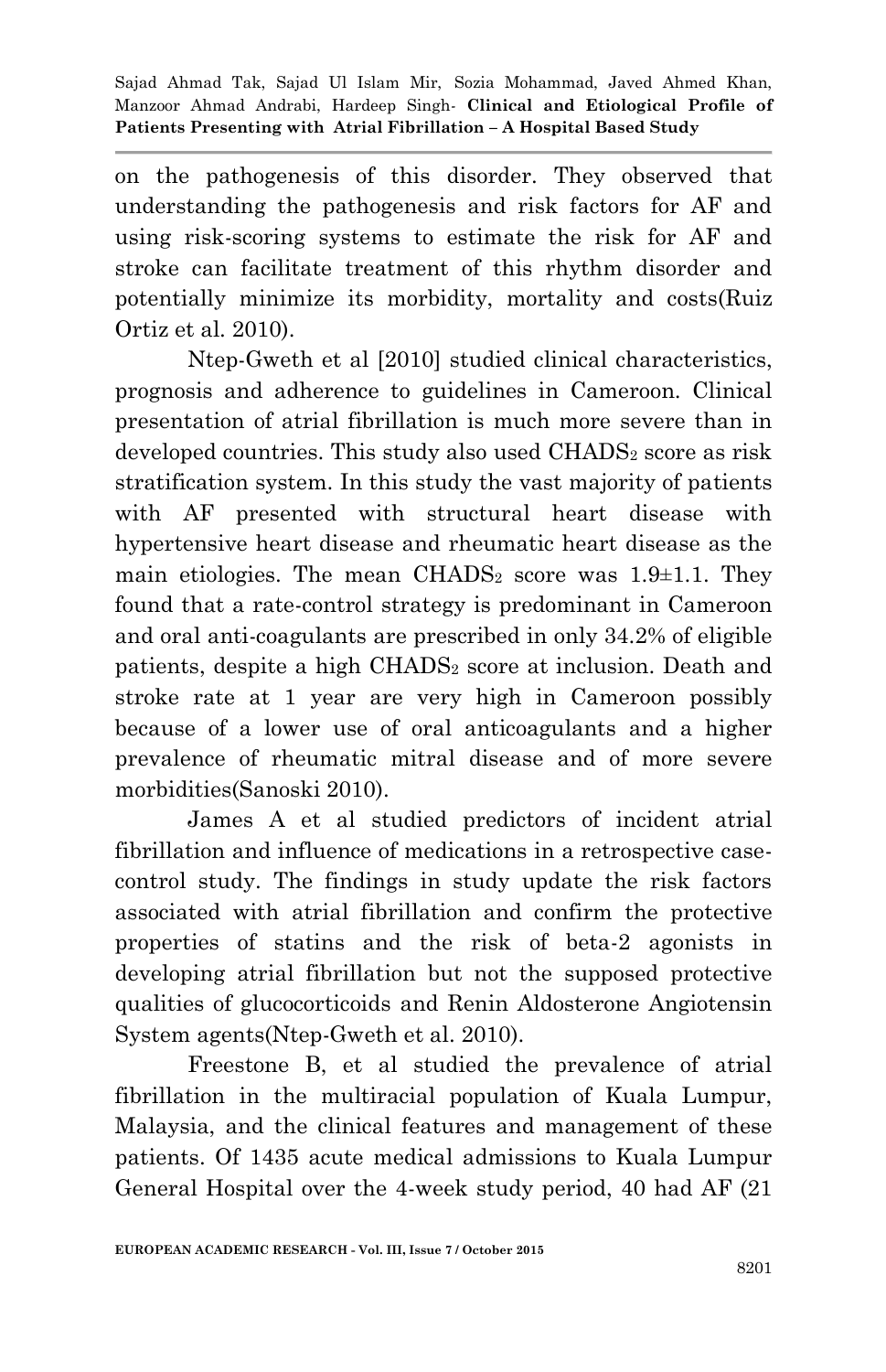male, 19 female; mean age 65 years). Of these, 18 were Malay, 16 Chinese and six Indian. Nineteen patients had previously known AF (seven with paroxysmal AF) and 21 were newly diagnosed cases. The principal associated medical conditions were ischemic heart disease (42.5%), hypertension (40%) and heart failure (40%). Dyspnoea was the commonest presentation, whilst stroke was the cause of presentation in only two patients. Investigations were under-utilised, with chest X-ray and echocardiography in only 62.5% of patients and thyroid function checked in 15%. Only 16% of those with previously diagnosed AF were on warfarin, with a further three on aspirin. Anticoagulant therapy was started in 13.5% of patients previously not on warfarin, and aspirin in 8%. Records of contraindications to warfarin were unreliable, being identified in only 25%. For those with known AF, 58% were on digoxin. For new onset AF, digoxin was again the most common ratelimiting treatment, initiated in 38%, whilst five patients with new onset AF were commenced on amiodarone. DC cardioversion was not used in any of the patients with new onset AF.

They found amongst acute medical admissions to a single centre in Malaysia the prevalence of atrial fibrillation was 2.8%. consistent with previous similar surveys in mainly western Caucasian populations, standard investigations in this Malaysian cohort were also inadequate and there was underuse of anticoagulation, medication for ventricular rate control and cardioversion to sinus rhythm(Hodgkinson, Taylor, and Hobbs 2011).

Barriales AV et al studied the etiology and associated risk factors in a sample of 300 patients with atrial fibrillation and concluded that atrial fibrillation was more frequent in patients with arterial hypertension, coronary heart disease or valvular heart disease. In the group with atrial fibrillation the etiology in 32% was arterial hypertension, in 20% coronary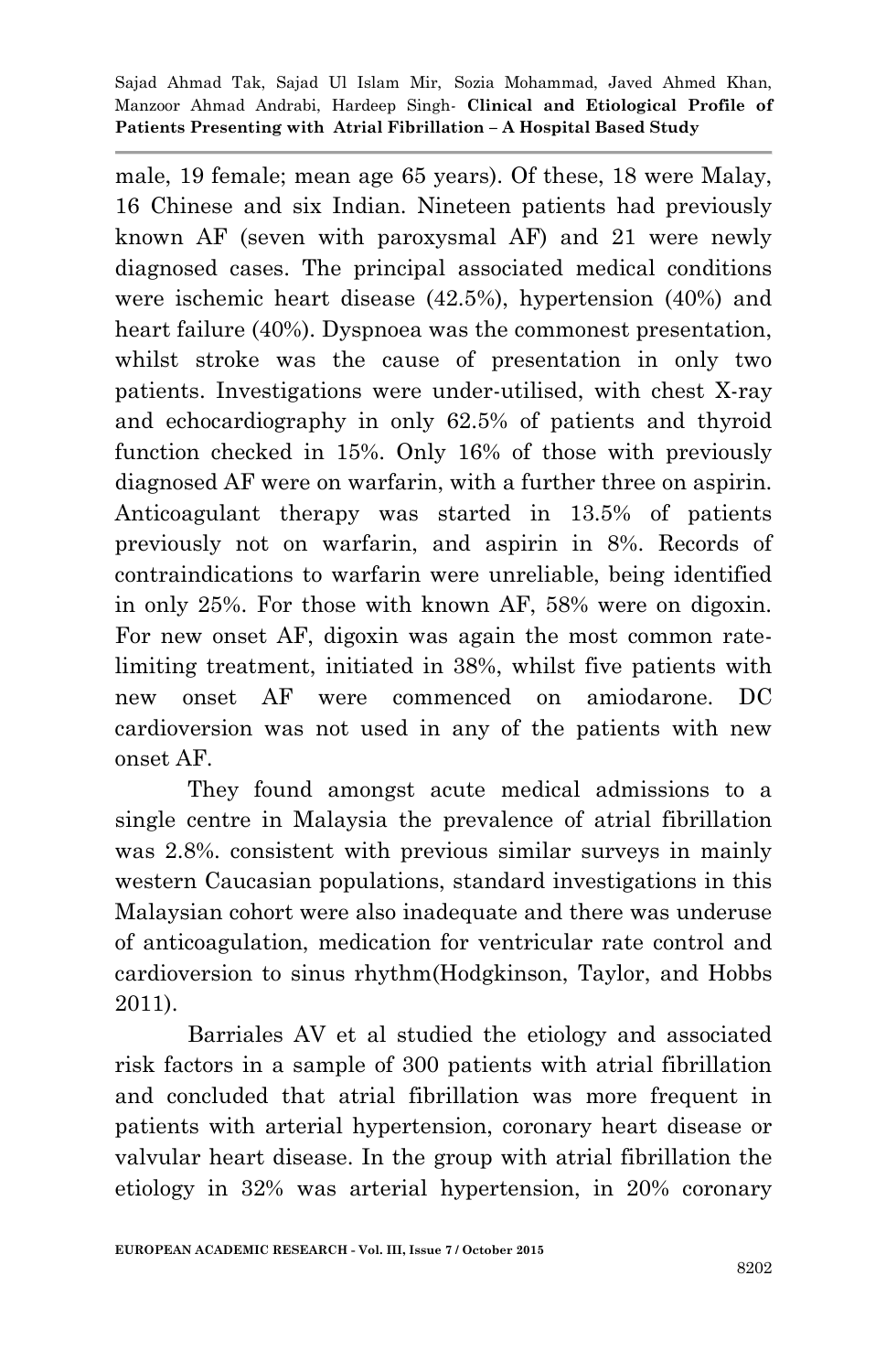heart disease, in 13% valvular heart disease, in 11% heart failure, in 4% hyperthyroidism and in 20% idiopathic. 50% presented hypertension, 29% tobaccoism, 26% left ventricular hypertrophy, 20% consumption of alcohol, 19% hypercholesterolemia and 16% diabetes. Compared with the control group, patients with atrial fibrillation had coronary heart disease ( $p < 0.05$ ), VHD ( $p < 0.01$ ), cardiomyopathy ( $p <$ 0.05), hypertension ( $p \leq 0.001$ ), left ventricular hypertrophy (p  $\leq$  0.001), diabetes ( $p \leq 0.01$ ) and alcohol consumption ( $p \leq 0.01$ ) more frequently. In the multivariant analysis heart failure (odds ratio 2.1 [1.2-3.3]), the valvular heart disease (odds ratio 2.2 [1.4-3.5]), the coronary heart disease (odds ratio 1.8 [1.2- 2.6]), the arterial hypertension (odds ratio 1.7 [1.2-2.3]), the left ventricular hypertrophy (odds ratio 2.6 [1.7-3.8]), the diabetes (odds ratio 1.9 [1.2-2.9]) and alcoholic habits (odds ratio 2 [1.3- 3.9]) were independent risk factors for atrial fibrillation in our population. There are other risk factors such as arterial hypertension, diabetes and consumption of alcohol too, the modification of which could diminish the risk of the appearance of atrial fibrillation(Freestone et al. 2003).

Deguchi I et al [2011] studied relationship between CHADS2 score and the rate of antithrombotic drug use and clinical outcomes in patients with an initial cardio-embolic stroke who had non-valvular atrial fibrillation. In 234 patients (135 men and 99 women; mean age  $[\pm SD]$  76  $\pm$  11 years) with initial cardiogenic cerebral embolism with NVAF who were admitted to our hospital between April 2007 and March 2011, the CHADS(2) score, use of warfarin, and clinical outcomes were retrospectively investigated. The overall warfarin use rate was low in initial cardio-embolic stroke patients with nonvalvular atrial fibrillation. Clinical outcomes deteriorated with increases in CHADS<sub>2</sub> score, age  $\geq 75$  years, and NIHSS (National Institutes of Health Stroke Scale) score on admission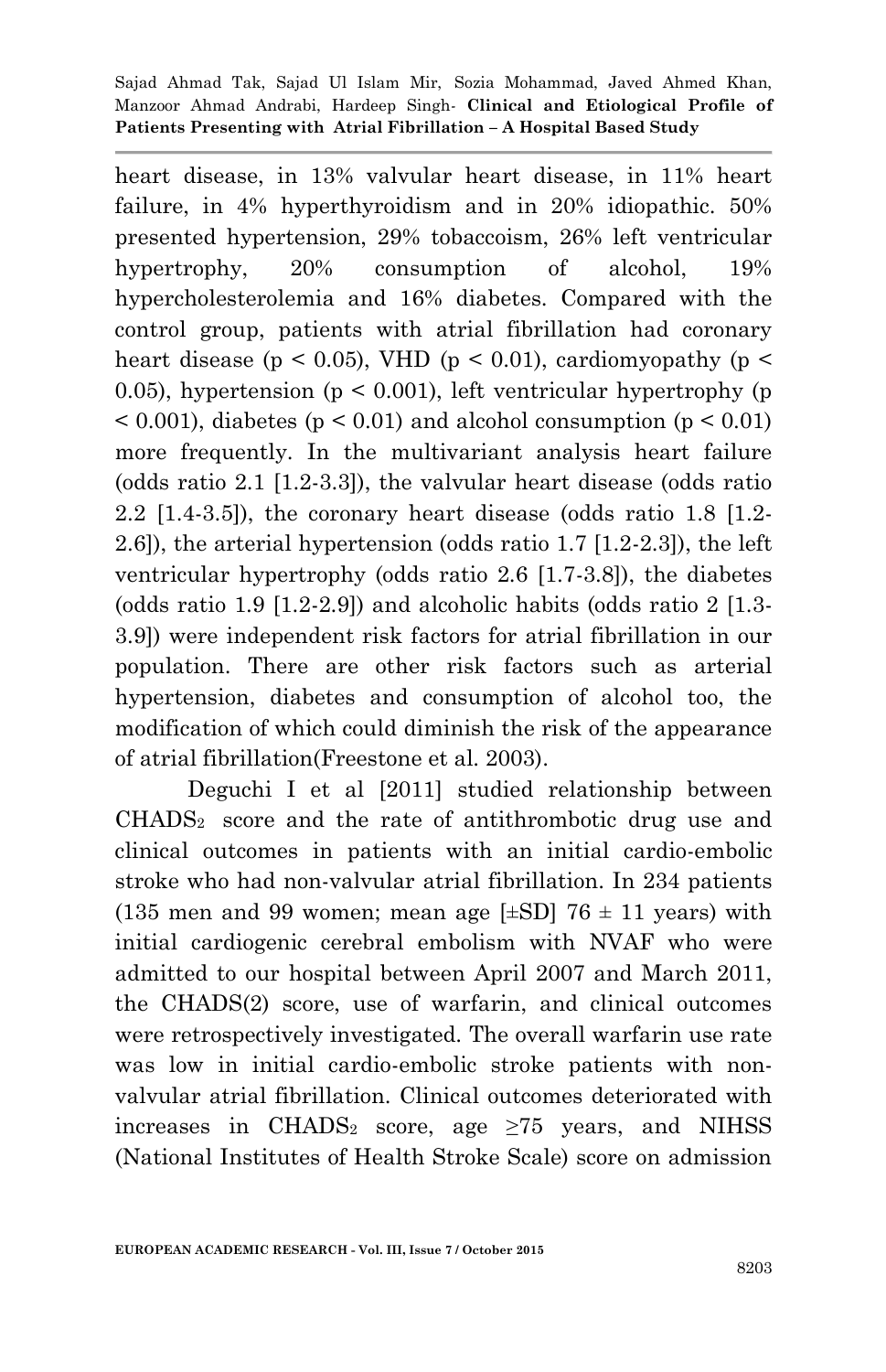were related to a poor clinical outcome(Barriales Alvarez et al. 1999).

Waldo AL NABOR study (National Anticoagulation Benchmark Outcomes Report) study) et al studied hospitalized patients with atrial fibrillation and confirmed the under-use of warfarin, but also adds to published reports in several regards. Among the 945 patients studied, the mean age was 71.5 (+/- 13.5) years; 43% were >75 years of age, 54.5% were men, and 67% had a history of hypertension. Most (86%) had factors that stratified them as at high risk of stroke, and only 55% of those received warfarin. Neither warfarin nor aspirin were prescribed in 21% of high-risk patients, including 18% of those with a previous stroke, transient ischemic attack, or systemic embolic event. Age  $>80$  years ( $p = 0.008$ ) and perceived bleeding risk (p = 0.022) were negative predictors of warfarin use. Persistent/permanent AF  $(p \le 0.001)$  and history of stroke, transient ischemic attack, or systemic embolus ( $p = 0.014$ ) were positive predictors of warfarin use, whereas high-risk stratification was not. It showed that risk stratification, the guidepost for treatment in international guidelines, had little effect on warfarin use, and that age >80 years and AF classification (permanent/ persistent) are factors that influence warfarin use(Waldo et al. 2005).

Nand Vidya et al [2012] studied etiological profile and clinical presentation of patients with atrial fibrillation from a rural area of Bihar. Out of 66 patients of AF, majority of patients were aged between 51-60 years and were males. Valvular heart disease was found to be the most common cause of atrial fibrillation while palpitation was the most common presenting complaint encountered. Nearly 62.1% patients had their left atrial size more than 3.5 cm. Mitral stenosis was noted as most common cause of enlarged left atrium in 47% cases. About half of patients had their left ventricular ejection fraction < 50%(Nand Vidya 2012).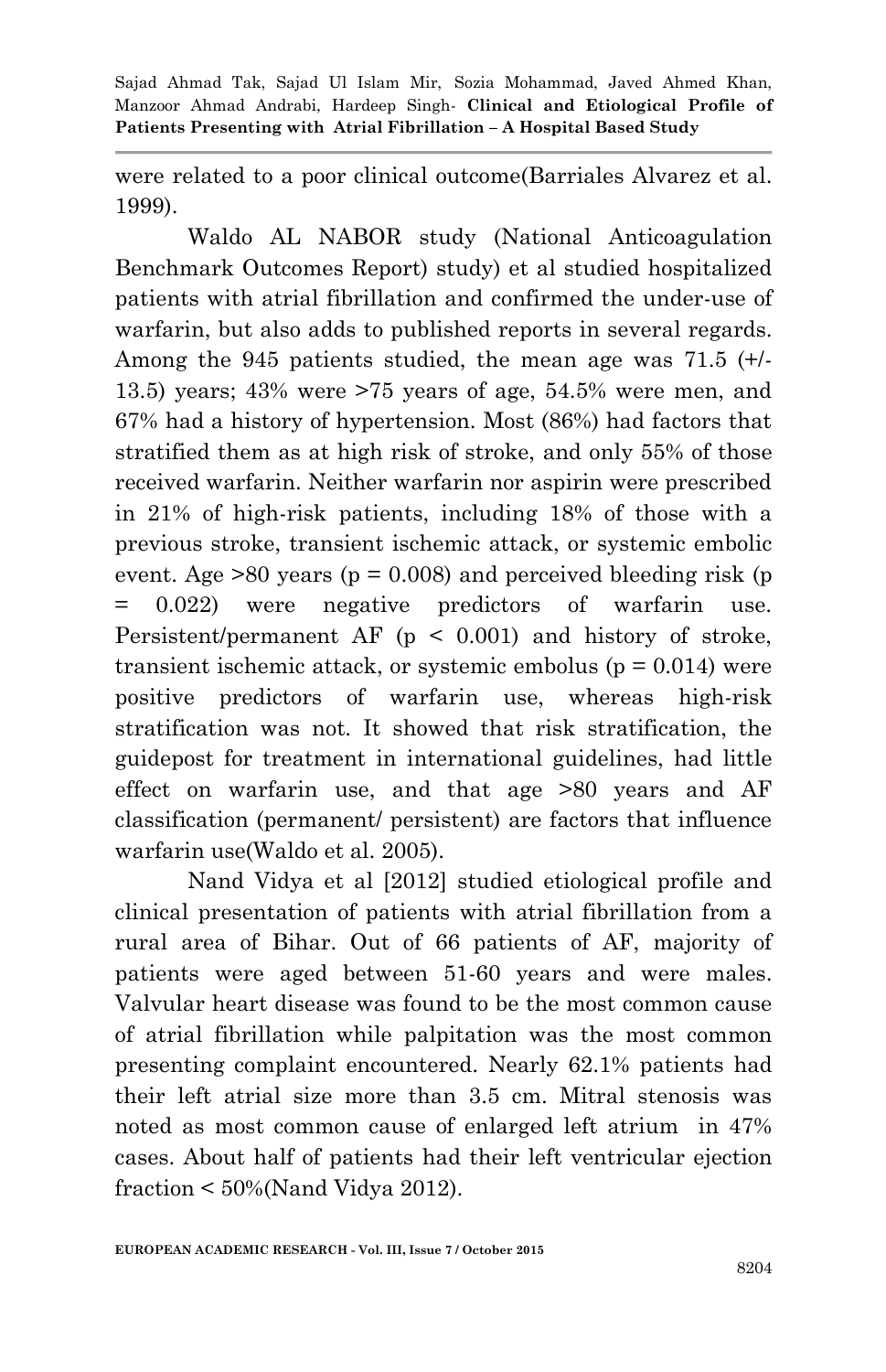# **AIMS AND OBJECTIVES**

1.To assess the etiology and risk factors of patients with atrial fibrillation.

2.To risk stratify the patients for aggressive medical treatment to prevent adverse outcome.

3.To assess frequency of use of anticoagulant and anti-platelet prescription and compliance (wherever possible).

# **MATERIAL & METHODS**

From year 2012 T0 2014, 400 patients presenting to outpatient department or admitted in cardiology or medical wards of the S.M.H.S hospital Srinagar and found to have atrial fibrillation were studied.

Work up of the patients included detailed medical history with particular emphasis on possible etiological factors like hypertension, coronary artery disease, valvular heart disease, RHD, cardiomyopathy, COPD, thyroid disease etc.

Detailed drug history especially the use of antiarrhythmic, anti-platelets, anticoagulant, and the frequency of prescription compliance was obtained from all patients.

Physical examination included assessment of pulse, heart rate, blood pressure, evidence of heart failure such as raised JVP, pedal oedema, S3, crepts, heptomegaly and cardiac murmurs.

Investigative work up constituted estimation of CBC, blood sugar, lipid profile, blood urea, serum creatinine, ABG, PFT(selected pts.) thyroid function, ECG, chest X-ray and echocardiography.

Patients presenting for the first time with new onset atrial fibrillation were reassessed on follow up for categorization of atrial fibrillation. Patients with non-valvular atrial fibrillation were stratified for need of oral anticoagulation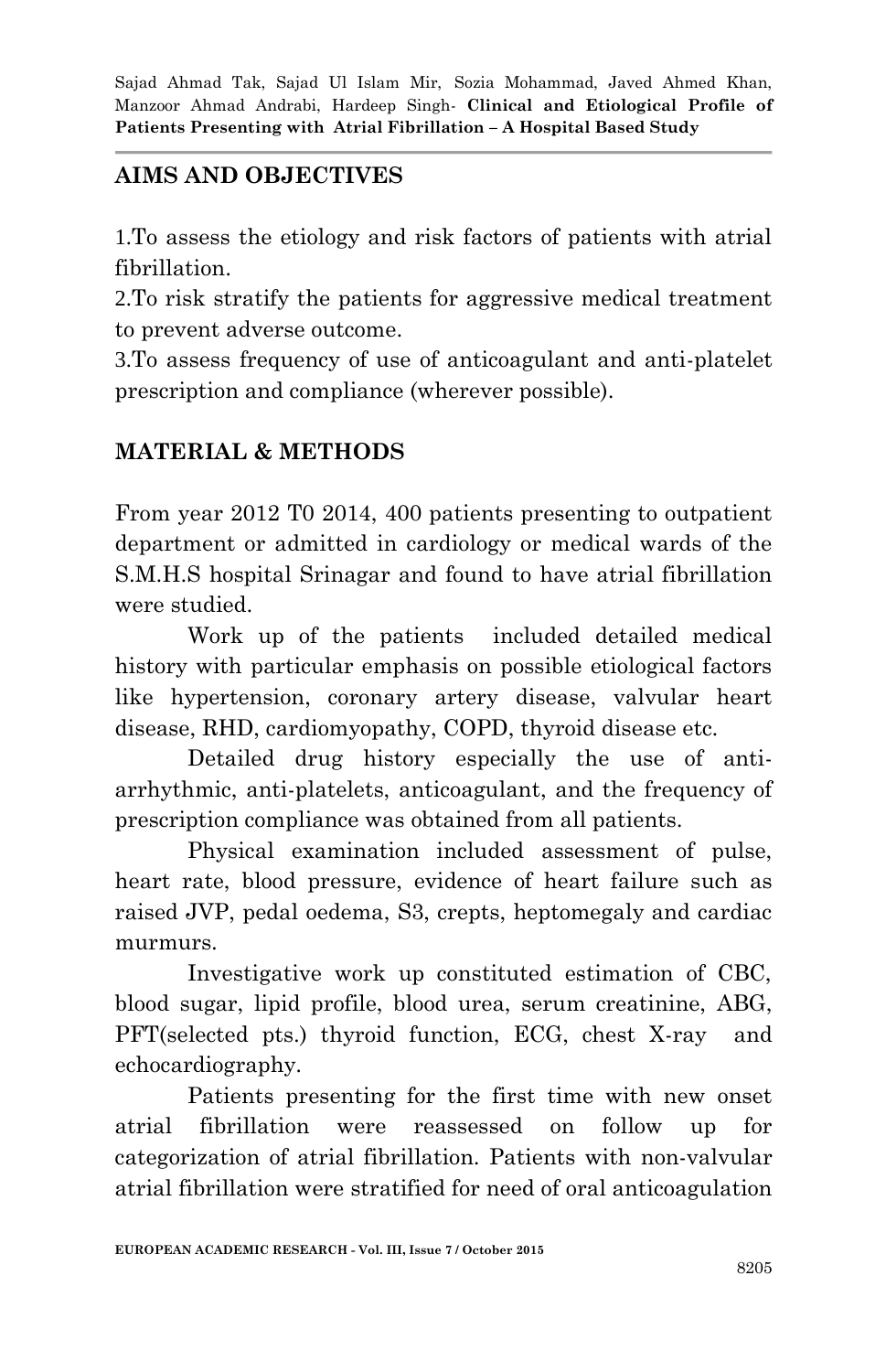to prevent thrombo-embolic phenomenon by  $\text{CHADS}_2$  score. CHADS2 score constituted assessment of parameters like congestive heart failure, hypertension, age more than 75 years, diabetes and history of stroke or transient ischemic attack. For compliance of treatment and anticoagulated state, International normalised ratio (INR) was taken into account. On the basis of INR, patients were assigned as optimally anticoagulated, over anticoagulated or under anticoagulated.

#### **Statistical methods:**

Continuous variables are expressed as mean± standard deviation and categorical variables as percentages. Differences in categorical variables were evaluated using Fisher's exact test. A p-value of less than 0.05 was considered as statistically significant. Data analysis was done using SPSS 11.5 version software.

### **OBSERVATIONS**

The present study was conducted at SMHS Hospital, Srinagar. The patients who presented with atrial fibrillation were included in the study. A total of 400 patients were enrolled.

### **Demographics**

The mean age of our patient cohort was 60.83±16.86 years with a range of 16 to 90 years (Figure 1). The median age was 65 years.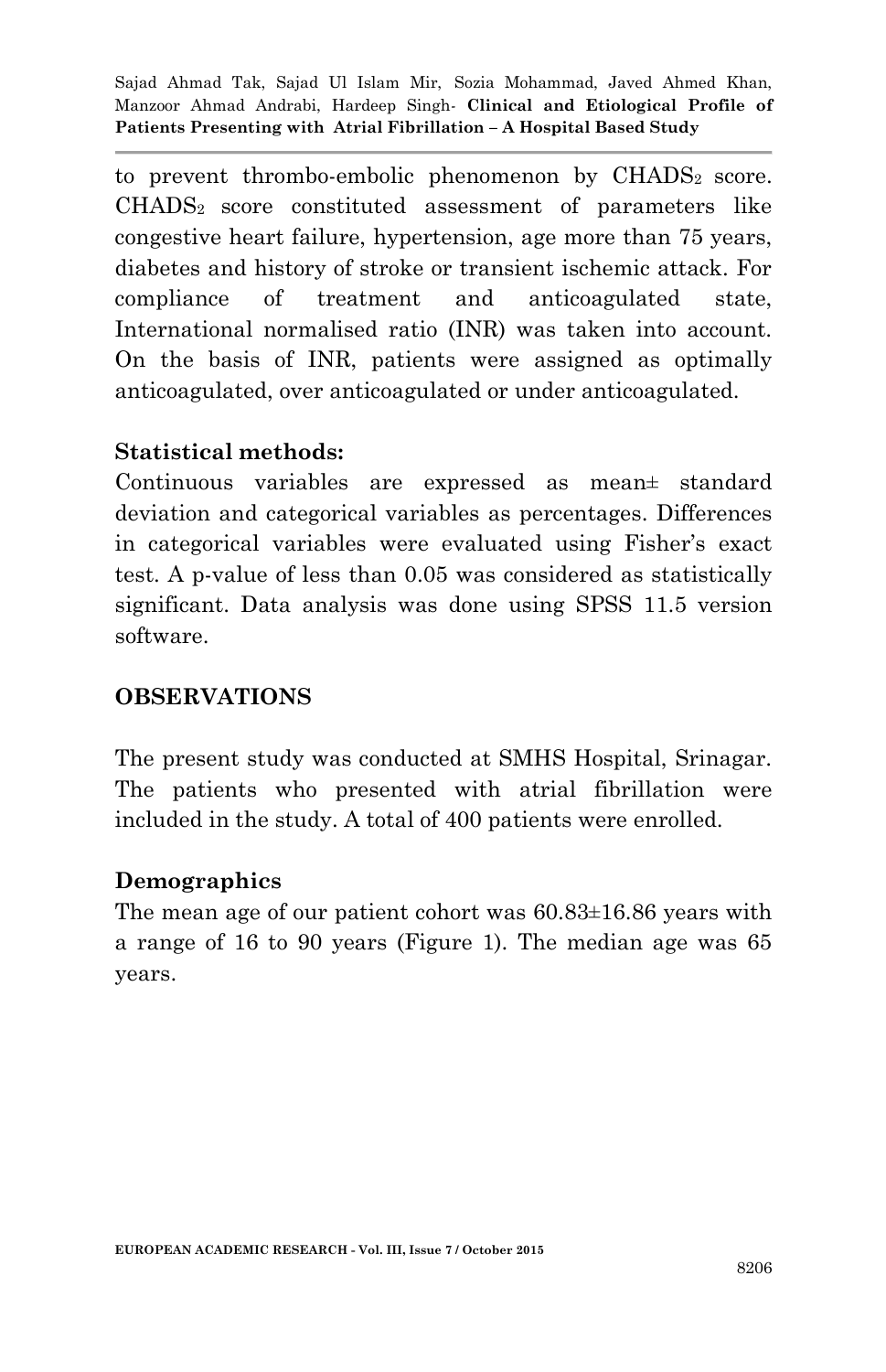**Figure 1: Histogram showing age distribution of 400 patients** Of total 400 patients who had atrial fibrillation, 48% (192) were males and 52% (208) were females (Figure 2).



**Figure 2: Pie diagram showing sex distribution of patient cohort**

Males were older than the females and this difference was statistically significant (62.84±17.8 vs 58.97±15.7, p value 0.015) (Table 1and Figure 3).

**Table 1: Table showing demographic characteristics**

| $(n=400)$         | $(n=192)$         | $(n=208)$         |       |
|-------------------|-------------------|-------------------|-------|
| $60.83 \pm 16.86$ | $62.84 \pm 17.84$ | $58.97 \pm 15.71$ | 0.015 |
|                   |                   |                   |       |



**Figure 3: Stem and leaf plot showing age distribution with respect to sex.**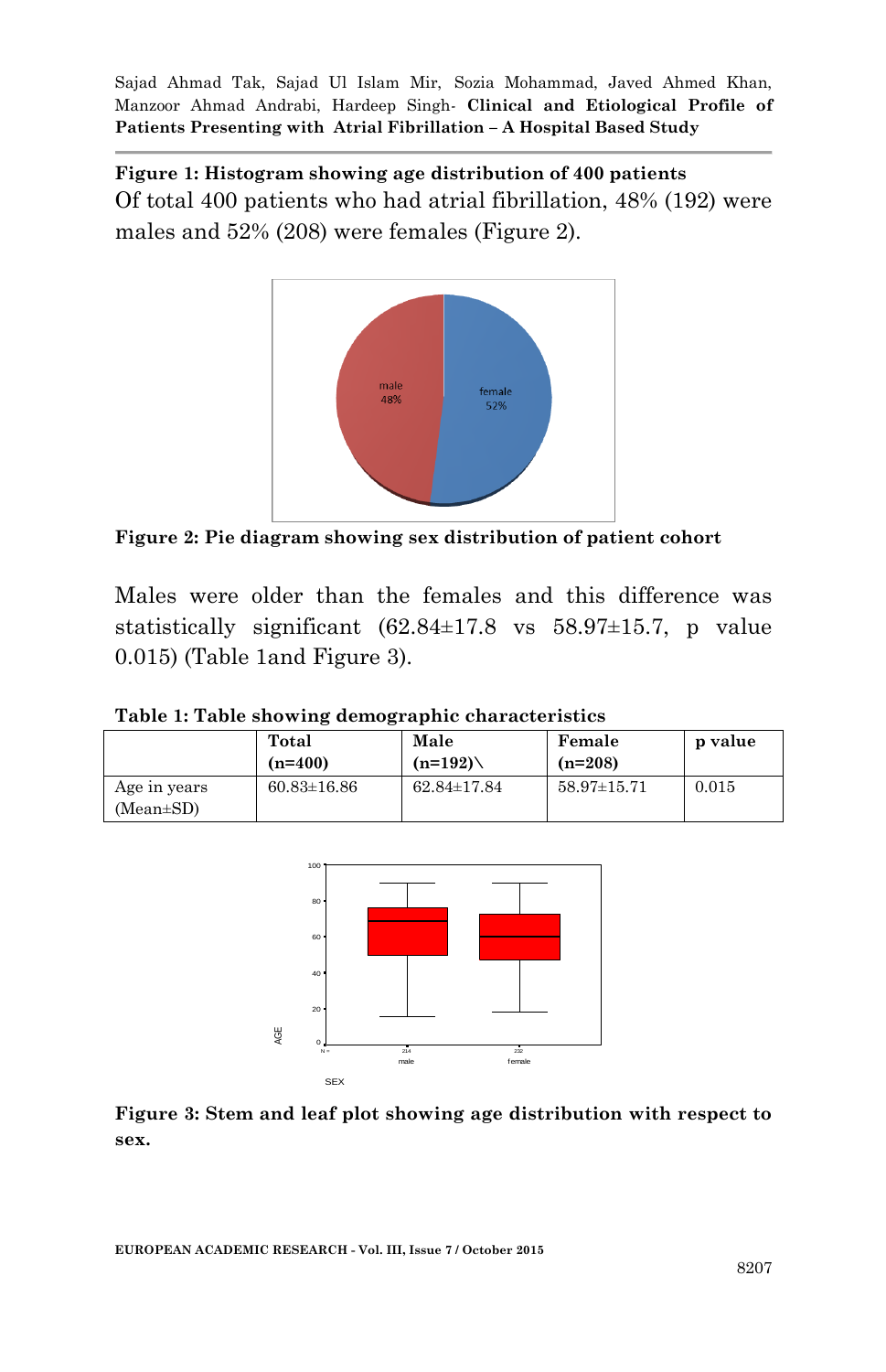## **Etiology**

| <b>ETIOLOGY</b>     | Total $N(\%)$ | Male $N(\%)$ | Female $N(\%)$ | p value  |
|---------------------|---------------|--------------|----------------|----------|
|                     | 400(100)      | 192(48)      | 208(52)        |          |
| <b>HTCVD</b>        | 148(37)       | 62(32.2)     | 86(41.3)       | 0.061    |
| <b>RHD</b>          | 74(18.5)      | 29(15.1)     | 45(21.6)       | 0093     |
| CAD                 | 64(16)        | 38(19.7)     | 26(12.5)       | $0.047*$ |
| <b>DCM</b>          | 52(13)        | 29(15.1)     | 23(11.05)      | 0.229    |
| <b>IDIOPATHIC</b>   | 22(5.5)       | 12(6.2)      | 10(4.8)        | 0.527    |
| <b>NONRHEUMATIC</b> | 11(2.7)       | 3(1.5)       | 8(3.8)         | 0.163    |
| COPD                | 10(2.7)       | 8(4.1)       | 2(0.9)         | $0.040*$ |
| <b>CHD</b>          | 9(2.2)        | 3(1.5)       | 6(2.8)         | 0.373    |
| <b>PAH</b>          | 6(1.5)        | 4(2.08)      | 2(0.9)         | 0.356    |
| <b>HCM</b>          | 2(0.5)        | 2(1.04)      | 0(0)           | 0.140    |
| <b>ARVD</b>         | 2(0.5)        | 2(1.04)      | 0(0)           | 0.140    |

**Table 2: Table showing etiological profile in AF patients**

\* Statistically significant

In our study, HTCVD was the most common etiological cause of AF accounting for 37 % of the total burden. The next important etiology was RHD which was seen in 18.5% followed by CAD in 16%, dilated cardiomyopathy in 13%, idiopathic in 5.5% and non-rheumatic valvular lesions in 2.7% patients. COPD in 2.5%, severe PAH in 1.5% and cardiomyopathies -HCM and ARVD in 0.5% accounted for the remainder of the etiologies (Table 2).

Prevalence of  $CAD(19.7\% \text{ vs } 12.5\%, \text{p value } 0.047)$  and COPD(4.1% vs 0.9% , p value 0.040) was significantly higher in males as compared to females.

### **Associated risk factors**

When studying the associated risk factors in our patients, we found that 63.7 % (255) of our patients were hypertensives, 33% (132) were smokers and both these factors were significantly more commonly seen in males. Diabetes mellitus was present in 15% (60) patients and 7.% (28) had renal dysfunction associated (Table 3).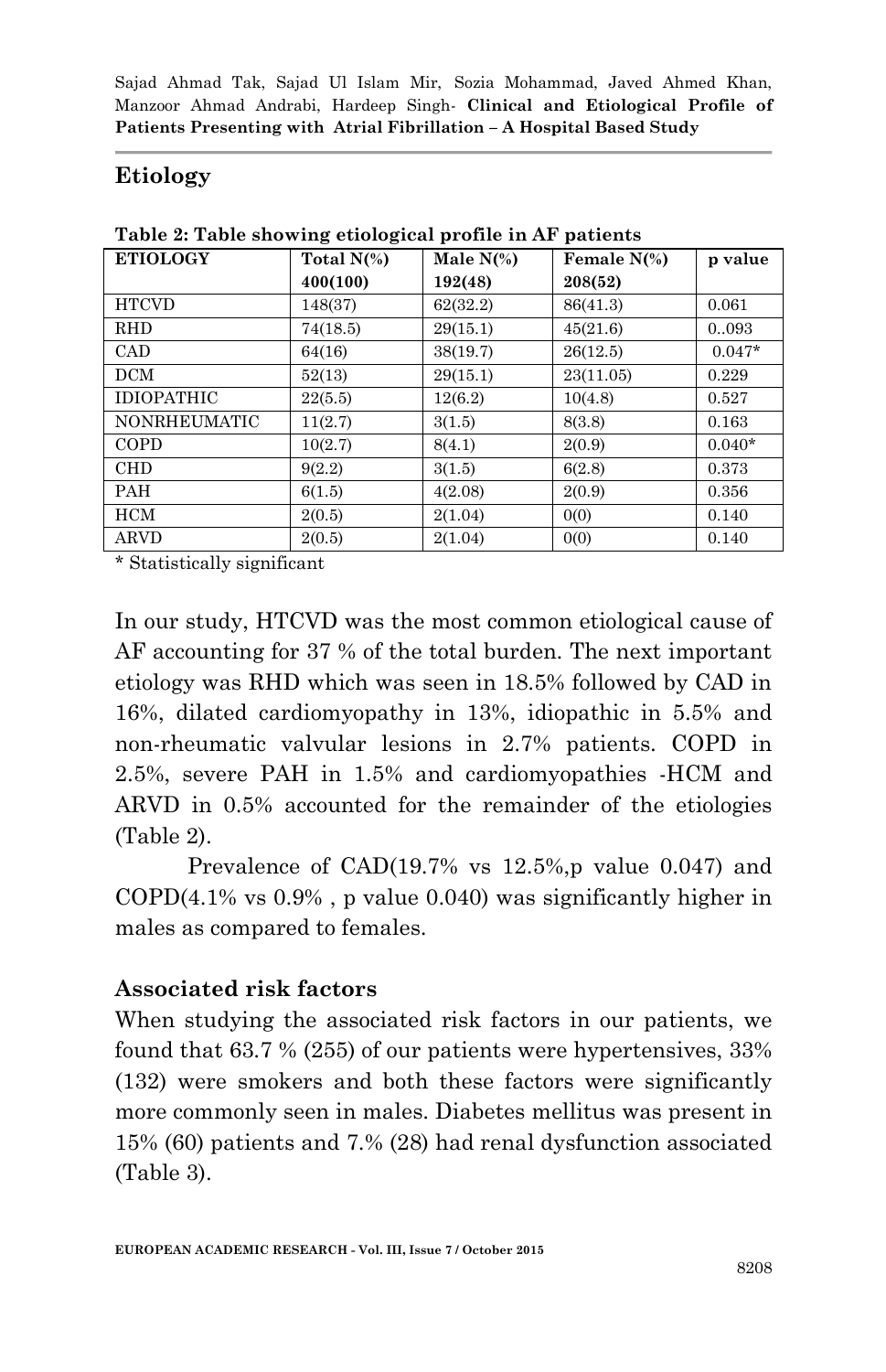Systolic LV dysfunction (LVEF<50%) was documented in 16.5% (66) patients. 67.5% (270) of our total patients were seen to have LA size more than 4cm while 33.7% (135) patients had LA size more than 5.0 cm. the mean LA size of our patient population was 4.7±1.3 cm.

| <b>Risk Factors</b> | Total $N(\%)$ | Males $N(\%)$ | Females $N(\%)$ | P Value  |
|---------------------|---------------|---------------|-----------------|----------|
|                     | 400(100)      | 192(48)       | 208(52)         |          |
| Hypertension        | 255(63.7)     | 134(69.2)     | 121(58.1)       | $0.016*$ |
| Smoking             | 132(33.0)     | 103(53.6)     | 29(13.9)        | $0.001*$ |
| LV dysfunction      | 66(16.5)      | 35(18.2)      | 31(14.9)        | 0.371    |
| Diabetes            | 60(15.0)      | 31(16.1)      | 29(13.9)        | 0.537    |
| Renal               | 28(7)         | 20(10.4)      | 8(3.8)          | $0.010*$ |
| dysfunction         |               |               |                 |          |
| LA size $>4$ cm     | 270(67.5)     | 125(65.1)     | 145(69.7)       | 0.326    |
| $LA$ size $>5cm$    | 135(33.7)     | 56(29.1)      | 79(37.9)        | 0.063    |

**Table 3: Table showing associated risk factors in AF patients**

\*Statistically significant

# **Risk Stratification and Prescription of Antithrombotic Prophylaxis**

Out of total 400 patients, valvular AF (rheumatic and nonrheumatic) was seen in 85 patients. Rest of 315 patients had a non-valvular etiology for their AF. These 315 patients were risk stratified for stroke risk using CHADS<sup>2</sup> score. Table 4 and Figure 4 show the CHADS<sub>2</sub> score ranging from 0 to 6. Majority of patients had a score of 2 and 3 which accounted for 63.5% of total non-valvular AF patients. Mean CHADS2 score was  $2.63 \pm 1.5$ .

Out of these 315 patients, 272 (86.35%) patients had CHADS<sub>2</sub> score of  $\geq 2$  thereby implying the need for oral anticoagulants as the preferred modality for stroke prevention.

**Table 4: Table showing CHADS<sup>2</sup> score for risk stratification among non-valvular AF**

| <b>CHADS</b> , <b>SCORE</b> | Male $N(\%)$ | Female $N(\%)$ | Total $N(\%)$ |
|-----------------------------|--------------|----------------|---------------|
|                             | $7(4.1\%)$   | 7(4.7%)        | $14(4.4\%)$   |
|                             | 15(8.9%)     | $14(9.5\%)$    | $29(9.2\%)$   |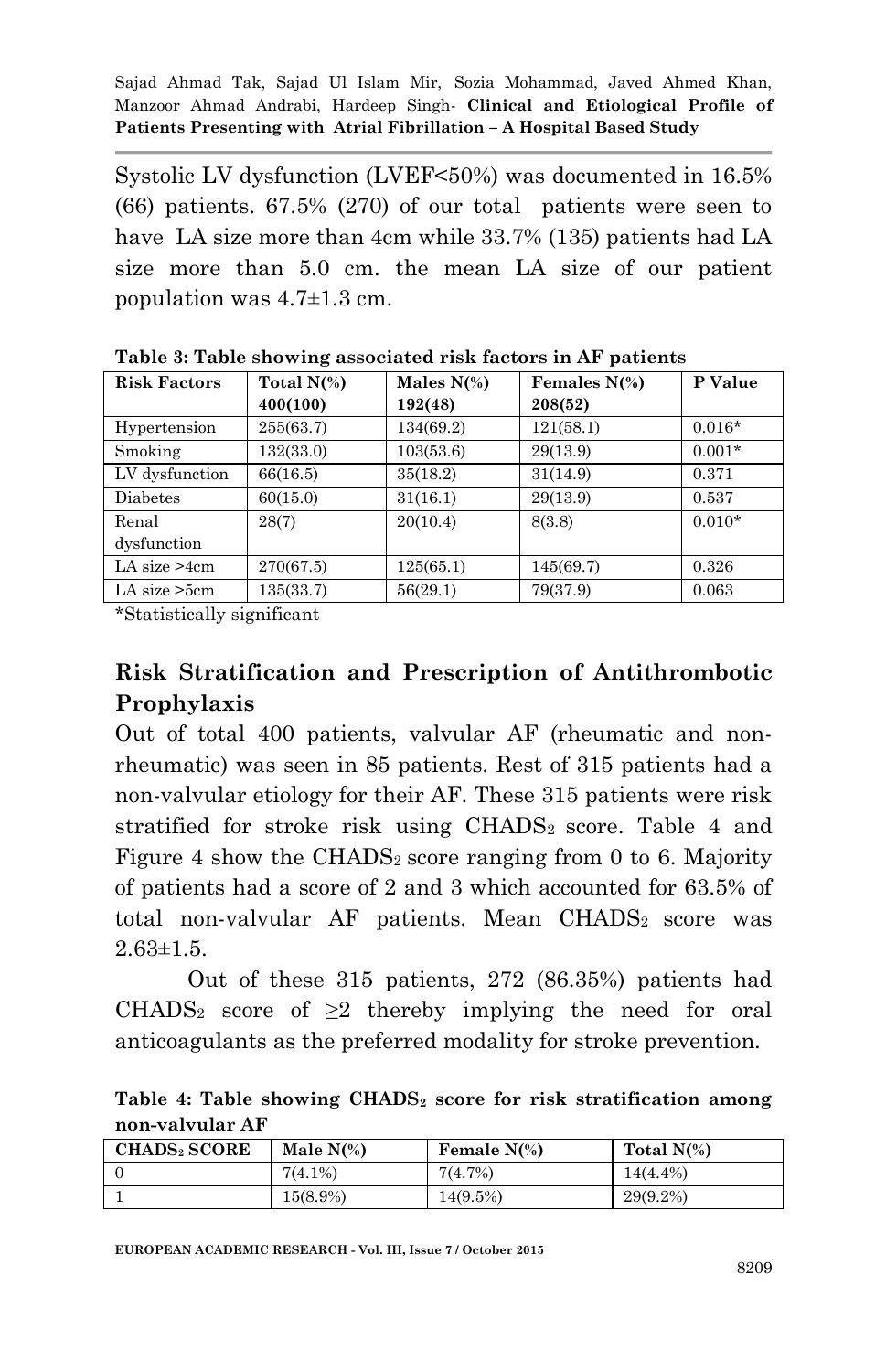|              | 58(34.5%)    | $52(35.4\%)$ | 110(34.9%)   |
|--------------|--------------|--------------|--------------|
| 3            | 53(31.5%)    | $37(25.2\%)$ | $90(28.6\%)$ |
|              | $22(13.1\%)$ | $30(20.4\%)$ | 52(16.5%)    |
| 5            | $12(7.1\%)$  | $6(4.1\%)$   | 18(5.7%)     |
| 6            | $1(0.6\%)$   | $1(0.7\%)$   | $2(0.6\%)$   |
| <b>TOTAL</b> | 168(53.3)    | 147(46.6)    | 315(100)     |



**Figure 4: Bar diagram showing frequency of CHADS2 score with respect to sex**.

Overall, 23.5% (104) of our patients received anti-platelets. 49.5% (198) patients received OAC and 18.8% (75) received both OAC and anti-platelets. Significantly, 8.2% (33) patients did not receive any form of stroke prevention therapy-neither aspirin nor OAC (Table 5). Table 6 shows the prescription of OAC and antiplatelet in relation to  $\text{CHADS}_2$  score ranging from 0 to 6 in patients with non-valvular AF. There was no significant difference in OAC prescription between men and women (168/192 (87.5%) vs 147/208 (70.6%), p value 0………….).

| Table 5: Table showing prescription of antithrombotic prophylaxis |  |  |
|-------------------------------------------------------------------|--|--|
|                                                                   |  |  |

|              | Total $n$ $\left(\% \right)$ | Male $n$ $\left(\% \right)$ | Female $n\%$ ) |
|--------------|------------------------------|-----------------------------|----------------|
| Aspirin only | 97(24.3)                     | 55(56.7)                    | 42(43.3)       |
| OAC only     | 180(45)                      | 75(41.7)                    | 105(58.3)      |
| Both         | 90(22.5)                     | 50(55.6)                    | 40(44.4)       |
| None         | 33(8.2)                      | 16(48.5)                    | 17(51.5)       |
| Total        | 400(100)                     |                             |                |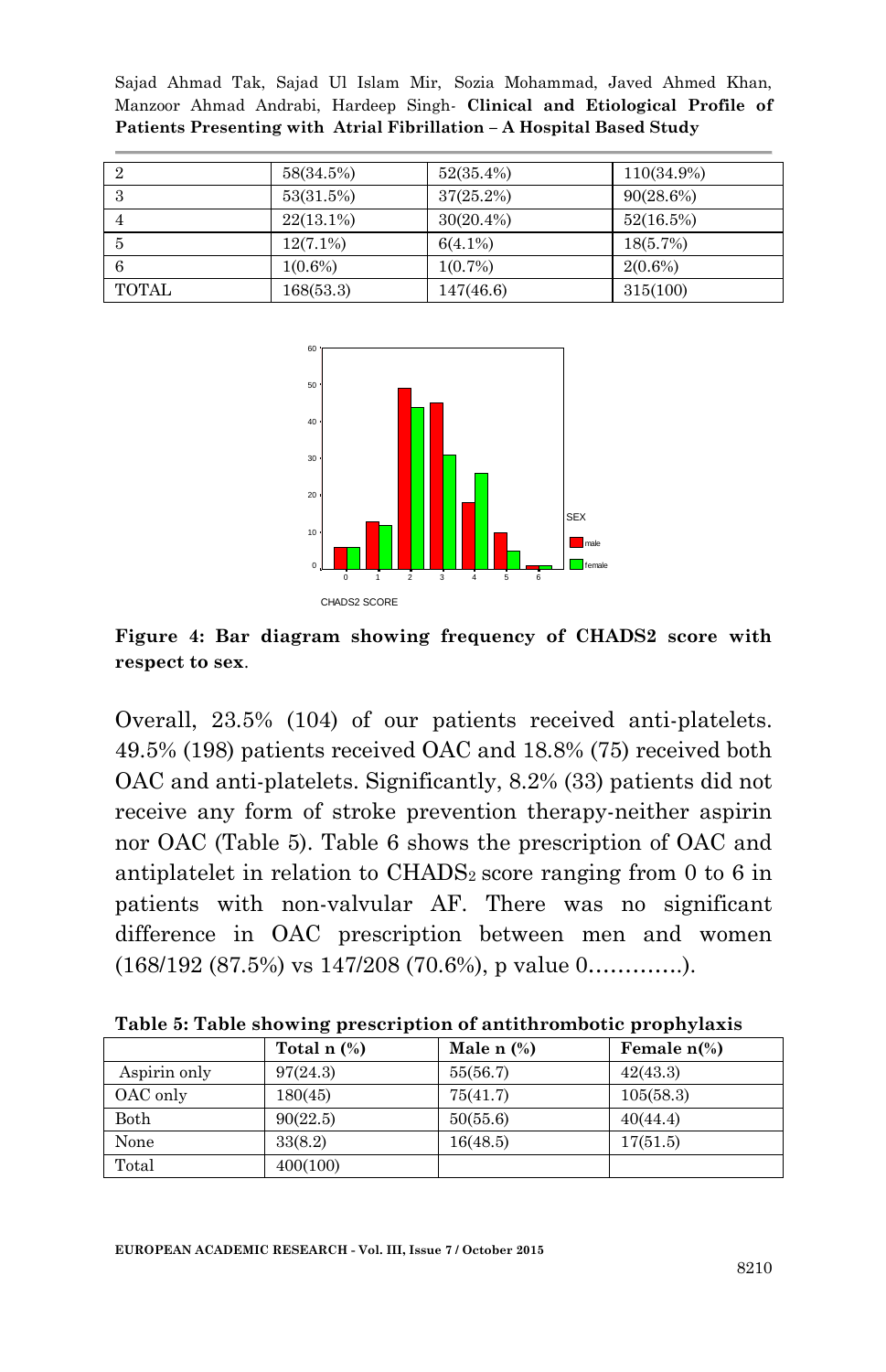**Table 6: Table showing antithrombotic prophylaxis in relation to CHADS<sup>2</sup> score (non-valvular AF)** 

| Score         | $\bf{0}$ |        | $\boldsymbol{2}$ | 3      | 4      | 5        | 6              | Total  |
|---------------|----------|--------|------------------|--------|--------|----------|----------------|--------|
| of<br>No.     | 14       | 29     | 110              | 90     | 52     | 18       | $\overline{2}$ | 315    |
| patients<br>n | (4.4)    | (9.2)  | (34.9)           | (28.6) | (16.5) | (5.7)    | (0.6)          | (100)  |
| (%)           |          |        |                  |        |        |          |                |        |
| OAC           | 5        | 10     | 54               | 24     | 12     | 5        | $\mathbf{0}$   | 110    |
|               | (35.7)   | (34.5) | (49.1)           | (26.6) | (23.1) | (27.8)   | (0)            | (34.9) |
| Aspirin       | 4        | 8      | 22               | 41     |        | 6        |                | 89     |
|               | (28.6)   | (27.6) | (20)             | (45.6) | (13.5) | (33.3)   | (50.0)         | (28.3) |
| Both          | $\Omega$ | 4      | 25               | 18     | 30     | 7        | $\Omega$       | 84     |
|               | (0.0)    | (13.8) | (22.7)           | (20)   | (57.6) | (38.9)   | (0.0)          | (26.7) |
| None          | 5        | 7      | 9                | 7      | 3      | $\Omega$ |                | 32     |
|               | (35.7)   | (24.1) | (8.2)            | (7.8)  | (5.8)  | (0.0)    | (50.0)         | (10.1) |

Out of 400 patients, 357 (89.3%) patients were found to have indication for prescription of OAC as per guidelines. Of these 357 patients only 71.2 % (254) actually received OAC (Table 7 and Figure 5).

**Table 7: Table showing prescription of oral anticoagulants with respect to requirement as per guidelines**

|             |              | Total $n$ $\left(\frac{9}{6}\right)$ | $OAC$ given n $(\%)$ | OAC not given n |
|-------------|--------------|--------------------------------------|----------------------|-----------------|
|             |              |                                      |                      | (%)             |
| <b>OAC</b>  | $_{\rm Yes}$ | 357(89.3)                            | 254(71.2)            | 103(28.8)       |
| requirement | No           | 43(10.7)                             | 18 (41.9)            | 25(58.1)        |



**Figure 5: Diagram showing OAC prescription in patients with respect to OAC requirement**

However, on sub-group analysis of these OAC requiring patients, we found an adherence to guidelines rate of 92.9% was seen in patients with valvular AF. In patients with non-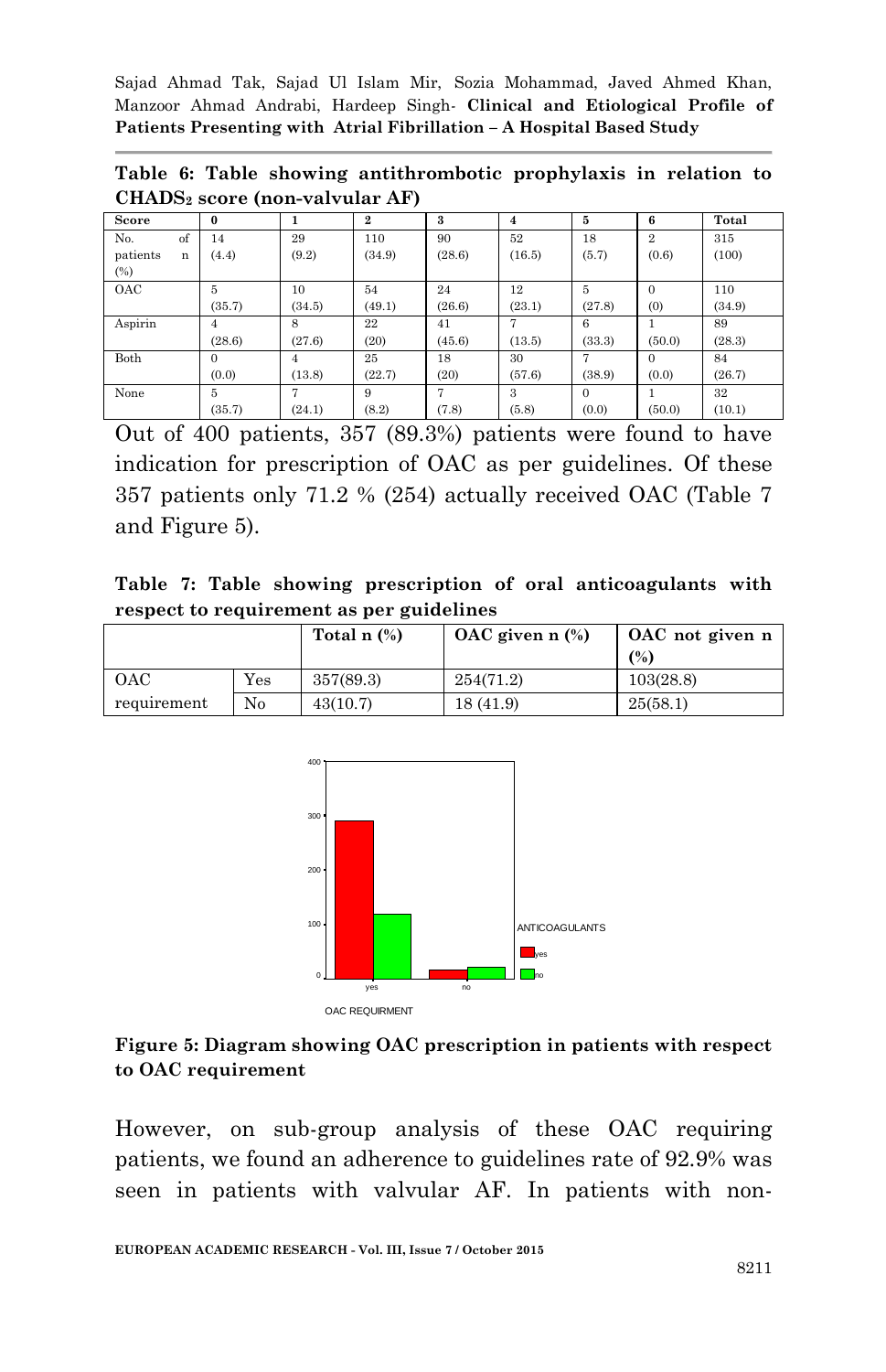valvular AF who had CHADS2 score ≥2, only 64.3% patients actually received OAC. While 35.7% patients who should have been prescribed OAC did not receive it.

It is pertinent to note that 41.9% patients with CHADS2 score <2 also received OAC (Table 8).

|  |  | Table 8: Table showing OAC requirement and prescription with |  |  |
|--|--|--------------------------------------------------------------|--|--|
|  |  | respect to valvular and non-valvular etiology                |  |  |

|              | Total $n$ $\left(\frac{9}{6}\right)$ |                                 | OAC given n | OAC not given    |
|--------------|--------------------------------------|---------------------------------|-------------|------------------|
|              |                                      |                                 | (%)         | $\mathbf{n}$ (%) |
| Valvular     | 85(21.3)                             |                                 | 79(92.9)    | 6(7.1)           |
| Non-valvular |                                      | CHADS <sub>2</sub> 2            | 175(64.3)   | 97(35.7)         |
|              | 315(78.7)                            | 272(86.35)                      |             |                  |
|              |                                      | CHADS <sub>2</sub> <sub>2</sub> |             |                  |
|              |                                      | 43(13.65)                       | 18(41.9)    | 25(58.1)         |

Frequency of use of OAC decreased from 70.4% in patients who did not have stroke to 60.5% in patients who had suffered stroke. 73% patients with  $LA > 4$ cm were on OAC where as 86.8% of patients with LA > 5cm were on OAC. In assessing the impact of age on OAC therapy, we analysed there different age groups-  $\leq 65$  years, 66-75 years and >75 years. The OAC prescription rates were 84.1%, 64.1% and 60% respectively (Table 9).So rates of OAC prescription decreased with increasing age.

**Table 9: Table OAC requirement and prescription according to age** 

| Age group (in   Total n $(\%)$<br>years) |          | OAC requirement $n\%$ ) | OAC given $n\%$ ) |
|------------------------------------------|----------|-------------------------|-------------------|
| $\leq 65$                                | 232(58)  | 202(87.1)               | 195(84.1)         |
| 66-75                                    | 78(19.5) | 72(92.3)                | 50(64.1)          |
| >75                                      | 90(22.5) | 83(92.2)                | 54(60.1)          |

Total 272 patients received OAC out of which 254 patients were those who had indication of OAC as per guidelines. In 272 patients taking OAC, adequacy of anticoagulation as per INR report was seen. Patients with INR of 2.0-3.0 were taken as optimally anticoagulated. We found that only 34.5% (94) of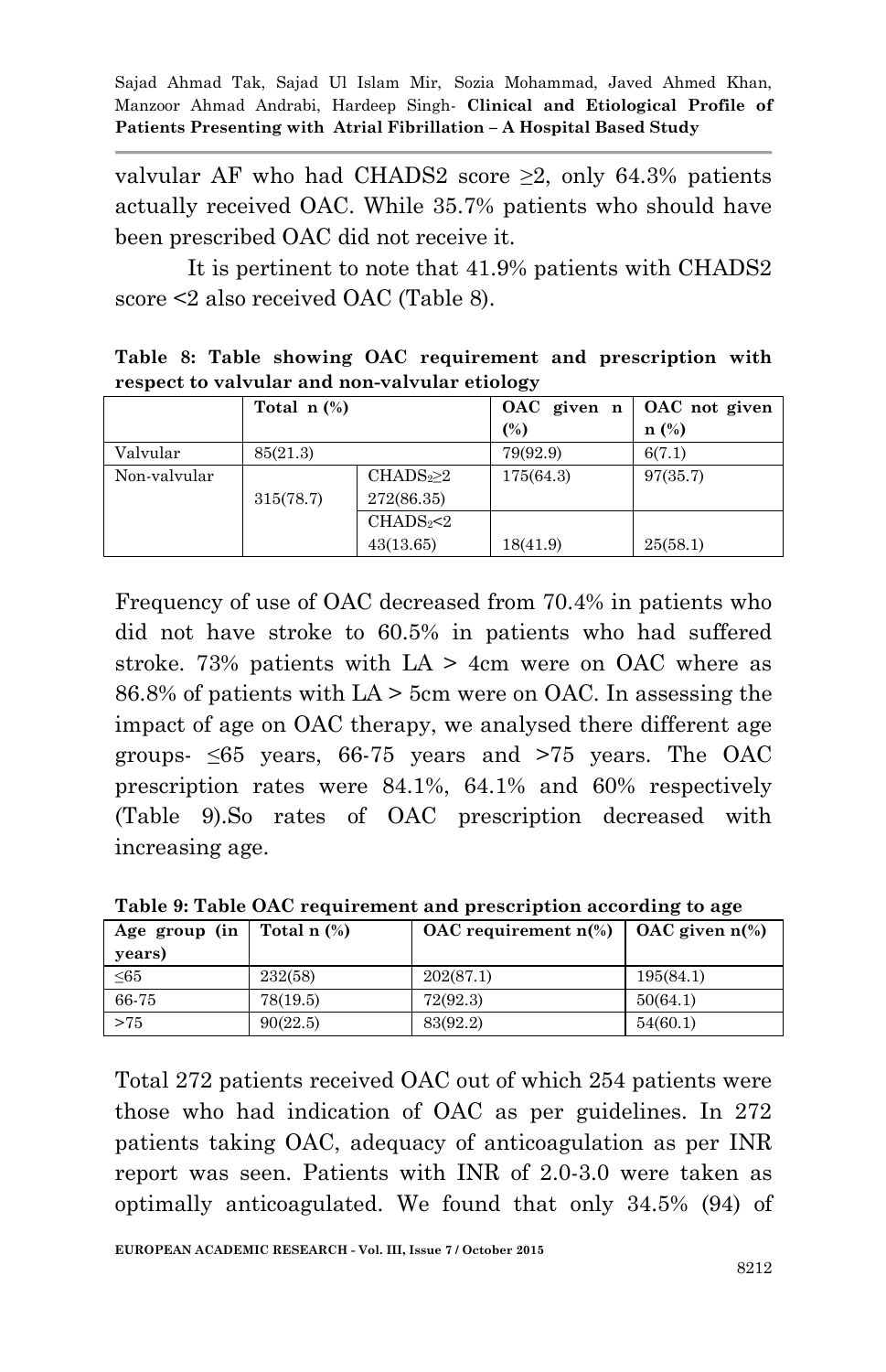these patients were optimally anticoagulated while the majority i.e 61.4 %( 167) had INR<2 i.e were under anticoagulated. 4.05 %(11) patients had INR of  $>3$  (Table 10 and Figure 6). 40.2% of patients with valvular AF and 28.2% of patients with nonvalvular AF who received OACs were optimally anticoagulated.

|         | Total $n$ $\left(\% \right)$ | Male n $(\%)$ | Female $n$ $%$ |
|---------|------------------------------|---------------|----------------|
| Under   | 167(61.4)                    | 74(44.3)      | 93(55.7)       |
| Optimal | 94(34.5)                     | 41(43.6)      | 53(56.4)       |
| Over    | 11(4.05)                     | 8(72.7)       | 3(27.3)        |
| Total   | 272(100)                     | 123(45.2)     | 149(54.8)      |

**Table 10: Adequacy of anti-coagulation.**



#### **ADEQUACY OF ANTICOAGULATION**

**Figure 6: Degree of anticoagulation achieved in patients on oral anticoagulants** 

### **DISCUSSION**

The present study is the prospective study assessing clinical profile of the patients with AF and adherence to guidelines for stroke prevention at our institution. Of total 446 patients who had atrial fibrillation, 48% were males and 52% were females. In a study of Gweth et al, majority of patients were females  $(56.4\% \text{ vs } 43.6\%)$ <sup>61</sup>. In another study by Ruigomez et al of  $525$ patients with paroxysmal AF 51.04% were females and 48.96% were males<sup>55</sup>. However in various other studies prevalence of AF was higher in males. In a study by Murphy et al the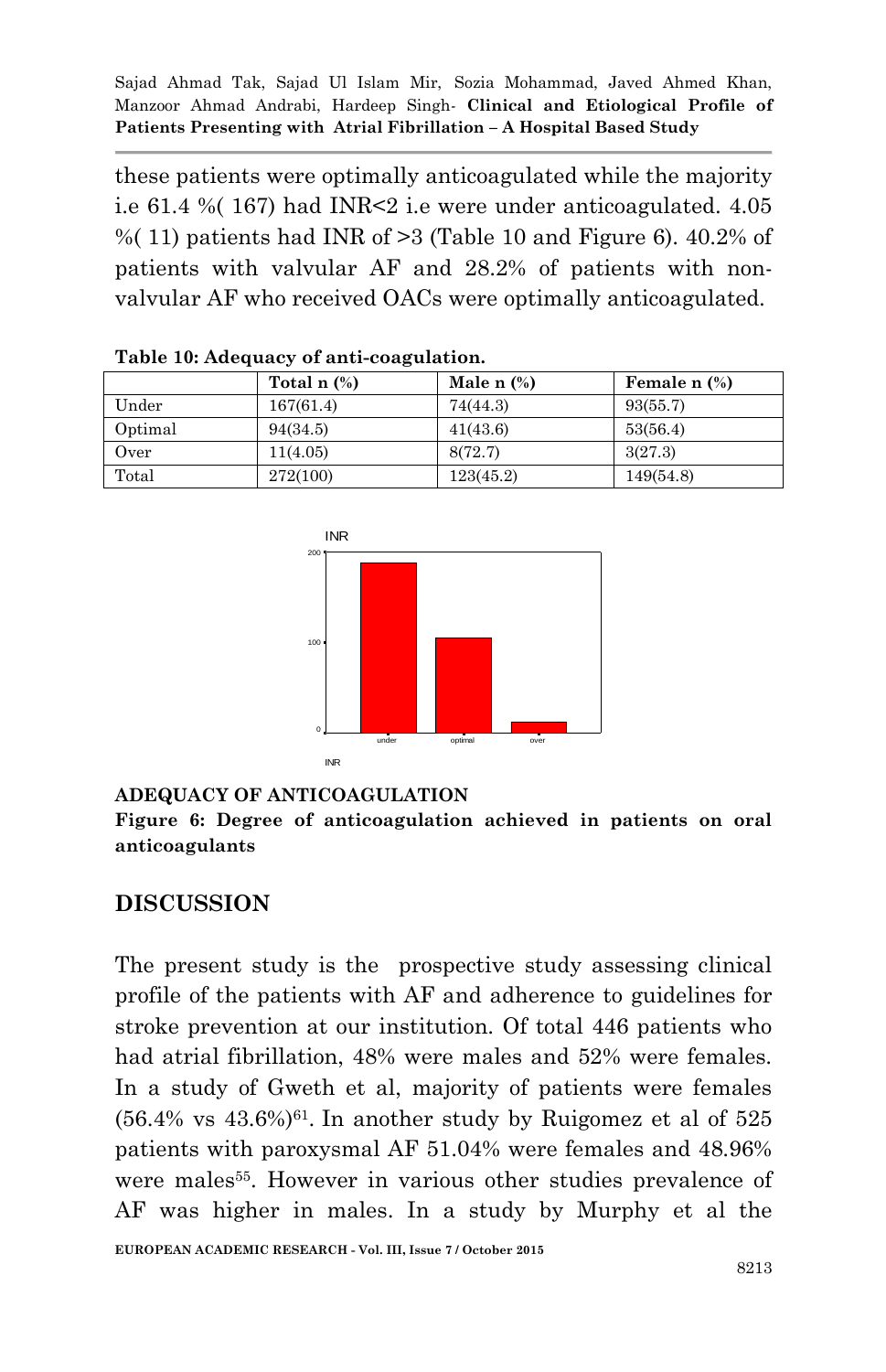prevalence of AF in Scotland was higher in males (9.4/1000 vs 7.9/1000) than in females<sup>56</sup>. In another prospective study involving 622 patients with AF having age more than 18 years,  $62.7\%$  patients were males and  $37.3\%$  were females<sup> $57.62$ </sup>.

Mean age of our patient population was  $60.83 \pm 16.86$ years. Males were significantly older than females (62.84±17.84 vs  $58.97 \pm 15.71$  p=0.015). Mean age of presentation of AF was higher in our population as compared to in various other studies. The mean age of patients presenting with AF in a study of Meiltz et al being  $69.8\pm11.8$  years<sup>57</sup>. The Euro Heart Survey on AF had 5333 patients with a mean age of 65 years<sup>54</sup>. In a study conducted to assess patients characteristics, prognosis and adherence to guidelines in AF patients in Africa, mean age of patients was  $65.8 \pm 13$  years<sup>61</sup>.

In our study 362 (90.5%) out of 400 patients had underlying cardiac disorder. Hypertensive cardiovascular disease (HTCVD) (37%) was the most common etiological factor in our patient population followed by Valvular heart disease (21.2%) including both rheumatic as well as non-rheumatic , coronary artery disease (CAD) (16%) and dilated cardiomyopathy (DCM) (13%). Idiopathic (lone AF) accounted for 5.5% of cases. In a study assessing AF characteristics and prognosis in patients and adherence to guidelines in Cameroon, underlying cardiac disorder was present in 90.7% patients and included HTCVD (47.7%), valvular heart disease  $(25.6\%)$ , DCM  $(15.6\%)$  and CAD  $(6\%)$ <sup>61</sup>.

Meiltz A et al in their study concluded that underlying cardiac disorder was present in 82% of patient including HTCVD (30%), valvular heart disease (27%), CAD (18%) and myocardial disease (11%) as major etiology in AF<sup>57</sup>. Levy S et al found that cardiac disorders were present in (70.6%) patients including hypertension (39.4%), CAD (16.6%) and myocardial disease (15.3%)48. Rheumatic valvular heart disease was present in 15.2% of patients and it was seen to be more common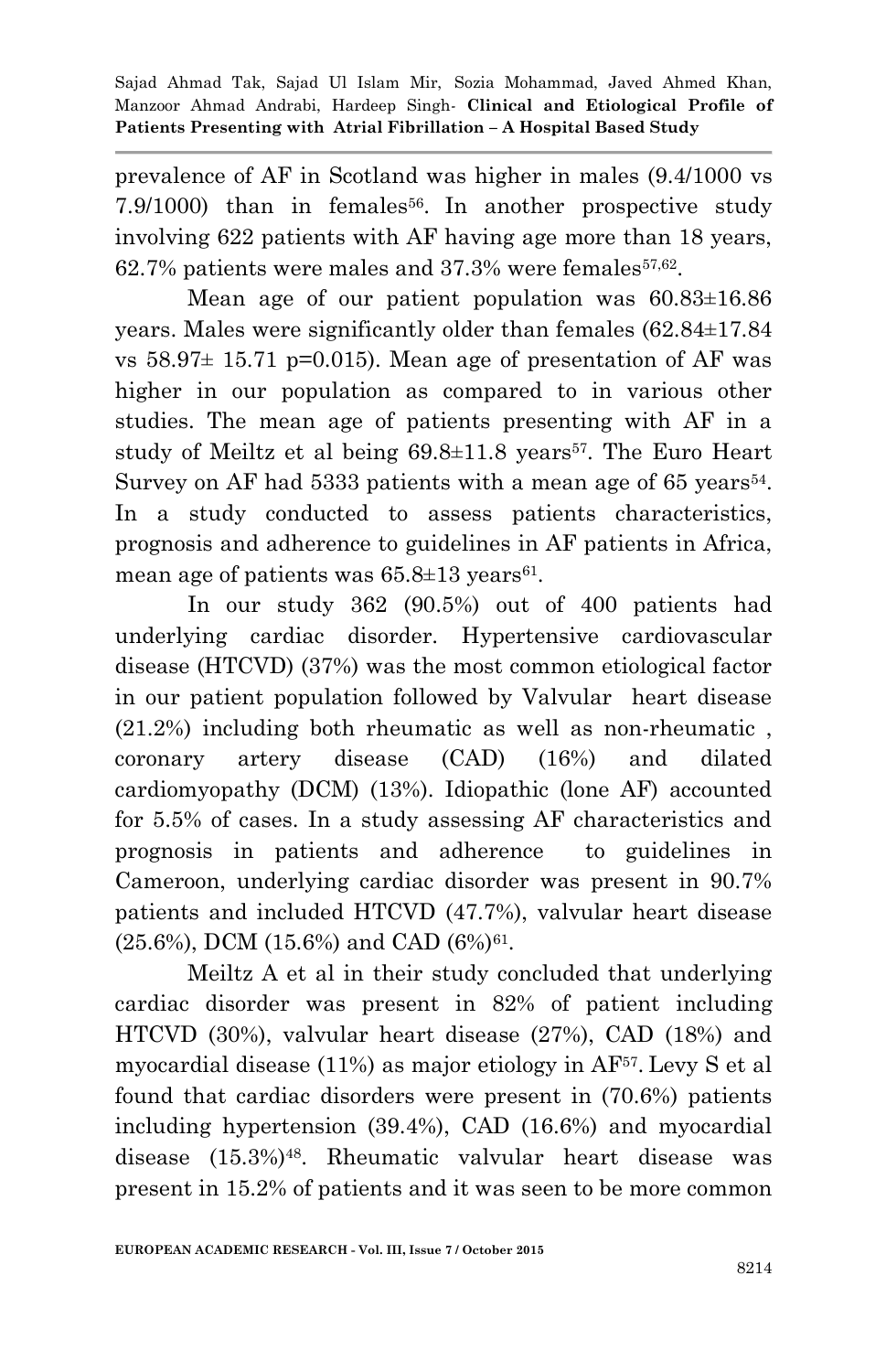in females as also in our study. Ruigomez et al found ischemic heart disease (43.23%) as the major etiology and valvular heart disease accounted for only 7.04% patients in their study<sup>55</sup>.

In a retrospective study investigating hospitalized patients with AF conducted in mainland China CAD accounted for 34.8% and RHD was seen in 23.9%. Lone AF accounted for 7.4% patients<sup>52</sup> . Barrioles Alvarez V et al analysed their data and found that in patients with AF the etiology in 32% was arterial hypertension, CAD in 20%, valvular heart disease in 13%, heart failure in 11% and idiopathic in 20%<sup>64</sup> .

The risk factors which were associated with AF in our study included hypertension 255(63.7%), smoking 132(33%), LV dysfunction 66(16.5%), diabetes 60(15%) and renal insufficiency 28(7%). LA size >4cm was seen in 270 (67.5%) patients. Mean LA size was 4.7±1.3cm. Hypertension was the most common associated condition as seen in various other studies. In a study conducted by Benjamin et al after multivariate adjustment found diabetes [OR (odds ratio) 1.4 for men and 1.6 for women], hypertension (OR, 1.5 for men and 1.4 for women), congestive heart failure (OR, 4.5 for men and 5.9 for women), valvular disease (OR, 1.8 for men and 3.4 for women) were significantly associated with risk for  $AF$  in both sexes<sup>47</sup>. In a study by Gweth et al the most common risk factor associated with AF was hypertension (64%) followed by congestive heart failure (58.1%) 61 . In the study by Meiltz A et al, the incidence of hypertension was 56.4% and diabetes was 12.4% 57. In a study by Levy et al, incidence of hypertension was 39.4%, congestive heart failure was 29.8% and diabetes was seen in 10.7%. Mean left atrium  $(LA)$  size of patient population was  $43.8\pm8.6$  mm<sup>48</sup>. Ruigomez et al in their study while assessing the predictors and prognosis of AF in general practice found the incidence of hypertension in studied population was 37.5%, diabetes in 6.9% and smoking in 17.9%<sup>55</sup> . Freestone B et al found ischemic heart disease (42.5%),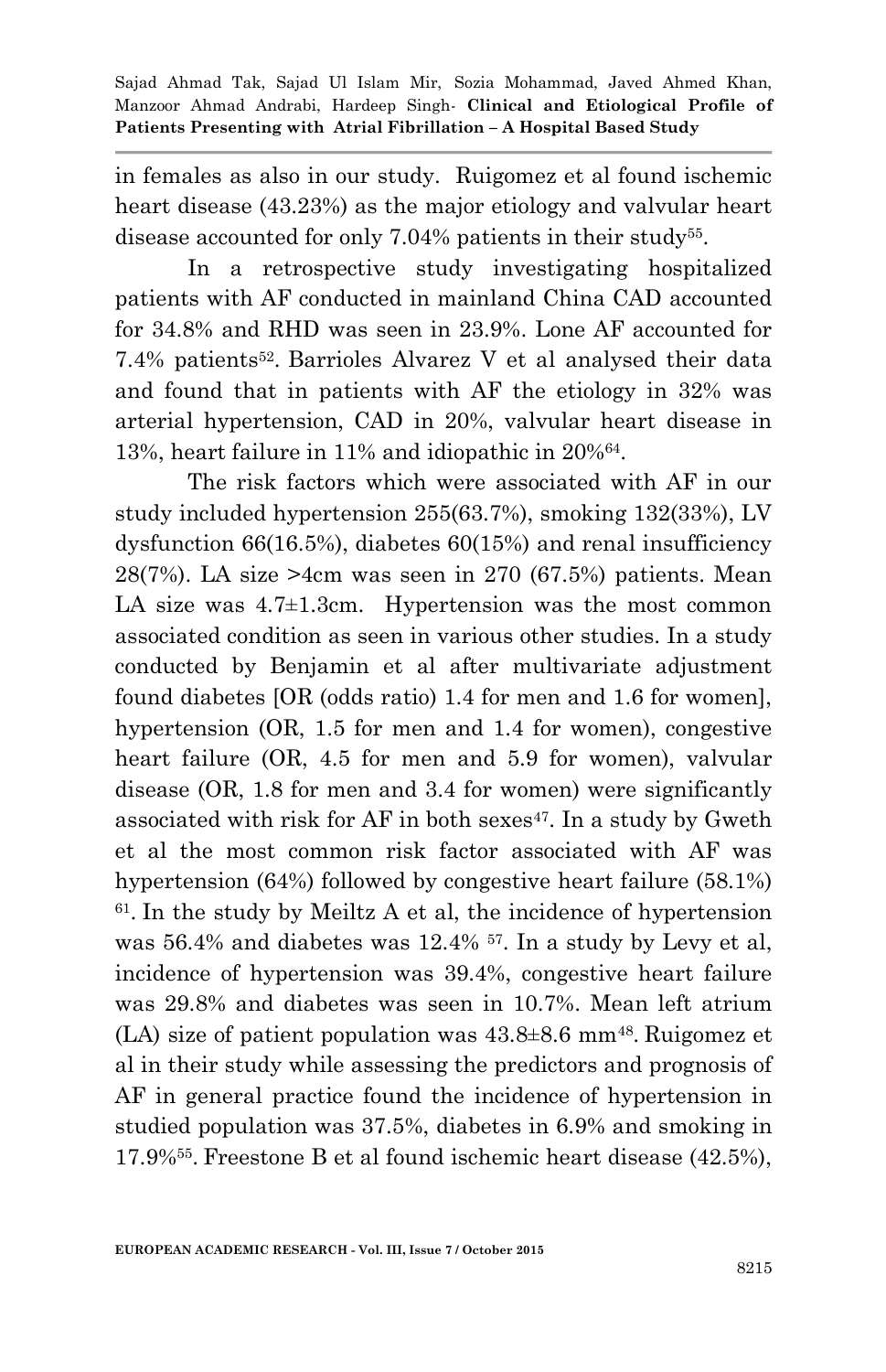hypertension (40%) and heart failure (40%) as important medical conditions associated with AF<sup>63</sup>.

Prevention of thromboembolism is the main tenet of AF management and should begin with individual risk assessment of each patient. Chronic oral anticoagulation is currently the most effective therapy for attenuating the risk of stroke associated with atrial fibrillation. However its initiation needs risk stratification. CHADS<sub>2</sub> score is one of the validated risk stratification tools that can categorize non-valvular AF patients as low, intermediate or high risk for stroke taking into account risk factors like age, hypertension, diabetes, heart failure and prior history of stroke. We used CHADS<sup>2</sup> score to risk stratify the patients with non-valvular AF. Of 400 patients, 315 patients had non-valvular cause of AF. Mean CHADS<sub>2</sub> score in our non-valvular patient population was  $2.61\pm1.2$ .  $95.5\%$  (301) of 315 patients had CHADS<sub>2</sub> score  $\geq$ 1 while 86.35% (272) patients had CHADS<sub>2</sub> score of  $\geq$  2. In a study by Hodgkinson et al, mean CHADS<sub>2</sub> score was  $1.3\pm1.2$ <sup>62</sup>. The mean CHADS<sub>2</sub> score varied from  $1.9\pm1.1$  to  $1.43\pm1.24$  in various studies  $57, 61$ . Our CHADS<sub>2</sub> score of  $\geq 1$  in 90% of patient population was in agreement with various studies<sup>61,65</sup>. However in a study by Meiltz et al (458/622) 73.6% patients had CHADS<sub>2</sub> score  $\geq$ 1 <sup>57</sup>. In a study by Hodgkinson et al,  $85.2\%$  cases had CHADS<sub>2</sub> score of  $\geq$  1 while 53.9% had a score of  $\geq$ 2<sup>62</sup>. CHADS<sub>2</sub> score of  $\geq$ 2 was present in 60.0% patients in a study by Deguchi et al<sup>65</sup>.

Out of 400, 357 (89.3%) patients in our study population had indication for receiving OAC (oral anticoagulation) while 43 (10.3%) patients did not have indication for OAC according to current guidelines. Out of 400 patients, 180 (45%) patients received OAC only, 97 (24.3%) received asprin only, 90 (22.5%) received both OAC and aspirin while 33 (8.2%) patients received neither of the two. Of total 357 patients having indication for OAC, 254 (70.9%) received OAC whereas 29.1% did not receive it despite being eligible. Of 43 patients who had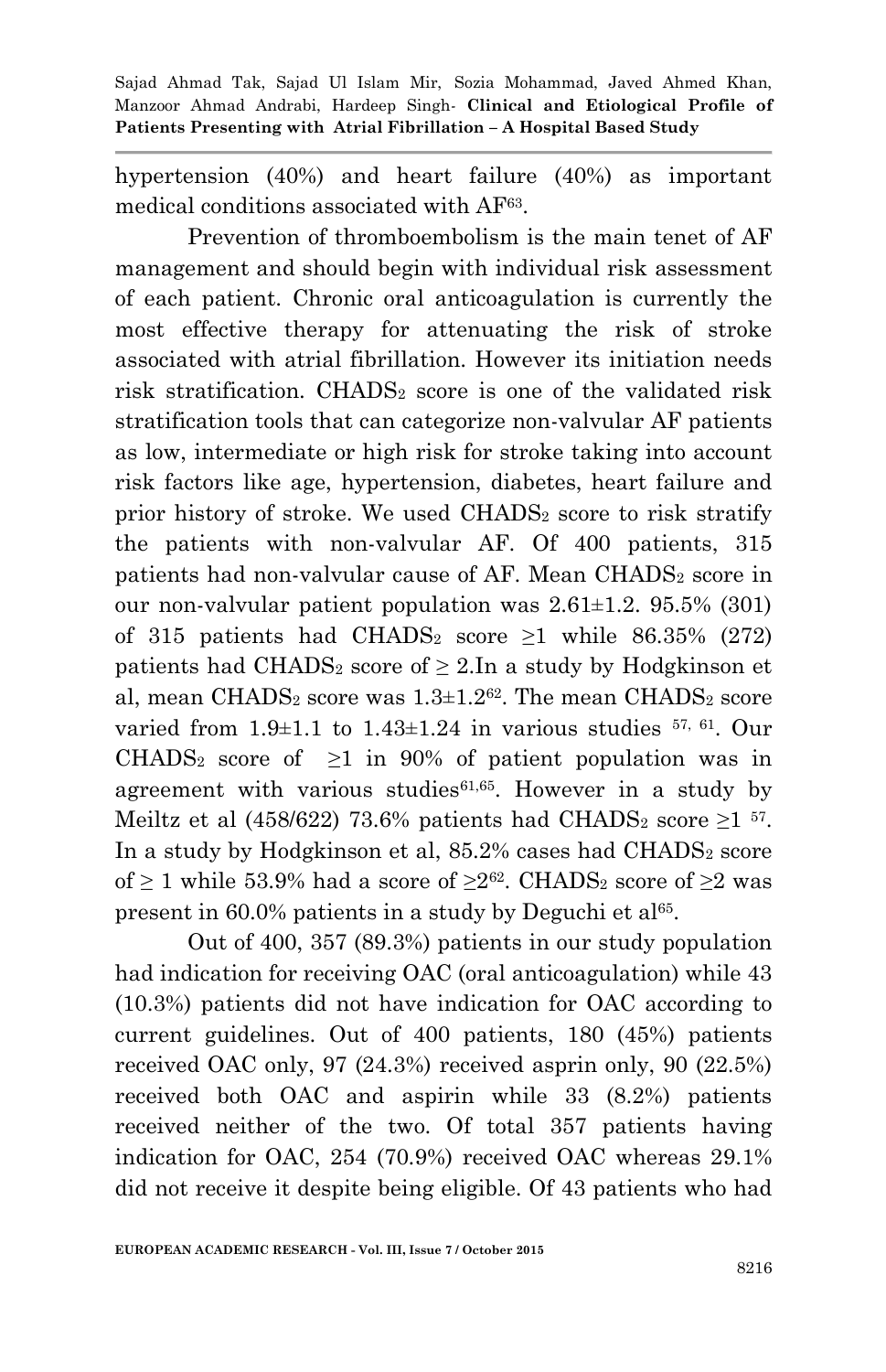no indication for OAC, 18 patients received OAC. The rate of prescription of OAC to patients was considerably higher in our study compared to other studies. In a study by Gweth et al among the patients with an indication for OAC, only 34.2% actually received it<sup> $61$ </sup>. In another study by Ruigomez et al involving patients with paroxysmal AF, rate of prescription of OAC was 17.3%55.In a study by Murphy et al 42% of studied patients received warfarin, 44% received aspirin and 78% received combination<sup>56</sup>.

 In a study by Levy et al, 273 out of 740 (40%) of study population received OAC<sup>48</sup> . In another study by Meiltz et al, among patients with an indication for OAC, 88% (403/458) effectively received it<sup>57</sup>. This study had one of highest rate of OAC prescriptions. In a study by Nieuwlaat et al OAC was prescribed in 67% patients eligible for OAC and 49% in patients ineligible for OAC54. Waldo AL et al found that in reality only 50-60% of patients with AF who were suitable for anticoagulation actually received it preventively<sup>66</sup>.

The impact of age on OAC therapy revealed that OAC prescription decreased as age increased. The rates of OAC prescription in our patients in age group, ≤65, 66-75, >75 years were 84.1%, 64.1% and 60% respectively which was in stark contrast to study done by Meiltz et al in which the rate increased from 72% in  $\leq 65$  years group to 87% in  $\geq 75$  years group. However, this negative effect of age on rate of OAC prescription has been seen in many other studies by Waldo AL et al <sup>66</sup> . The fact of the matter is that chances of stroke increase with increasing age and it is this population of elderly people who derive the maximum benefits of stroke prevention with OAC. However, the results of our and various other studies reflect the mindset and fear of bleeding in elderly which needs to be corrected to pass on the full benefits to this high risk group of patients.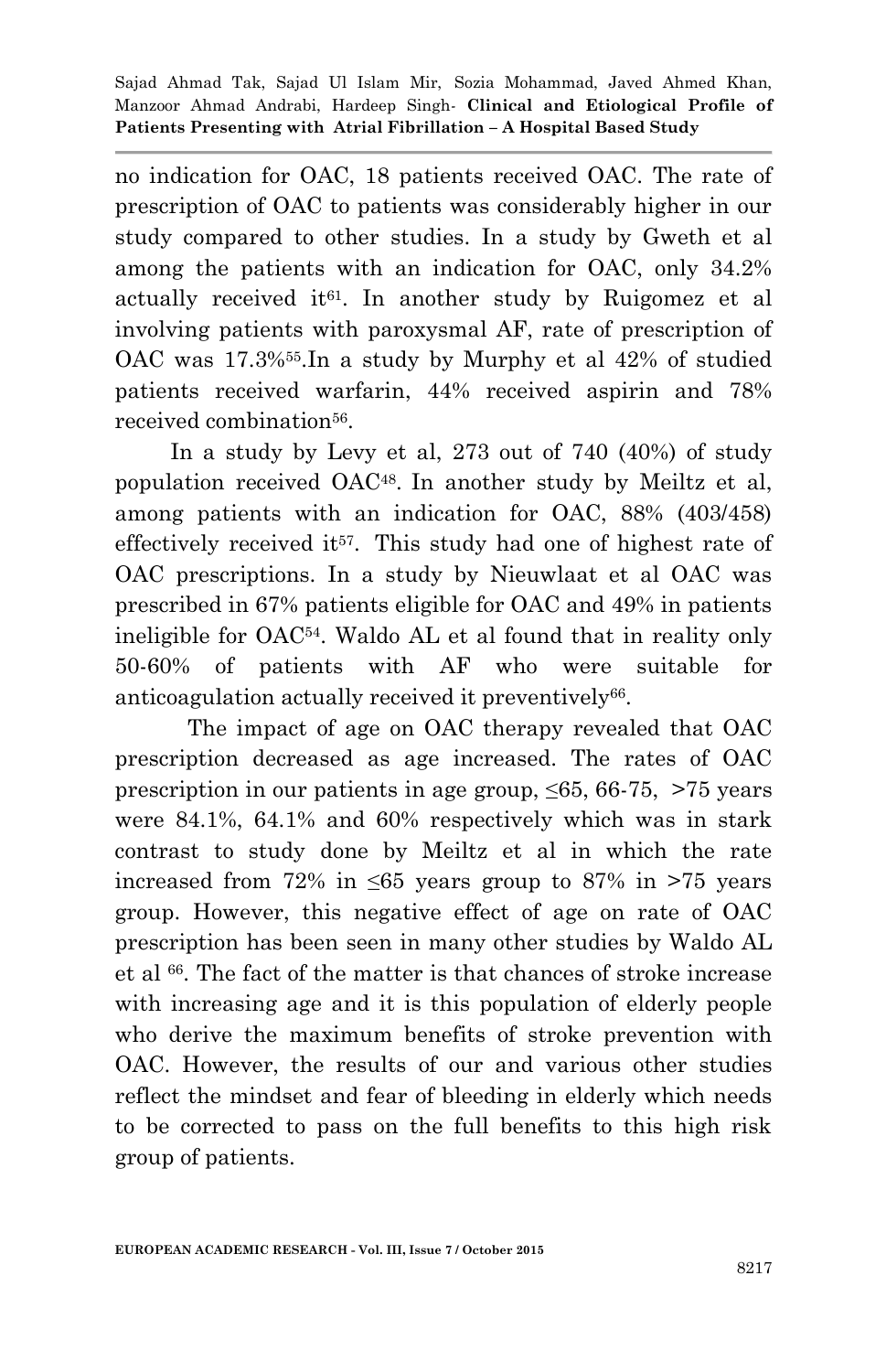In our study a total of 272 patients received OAC. Out of 272 patients who received OAC, 61.4% patients were found to be inadequately anticoagulated whereas 34.5% were optimally anticoagulated, rest of the patients were over anticoagulated. Various large randomized trials have evaluated the status of anticoagulant therapy in their patient population. In SPAF III, SPORTIF III, SPORTIF V, ACTIVE W trials only 61%, 66%, 68%, 69% patients respectively had INR in the ranget range  $67$ -<sup>70</sup>. These rates are higher than what we have observed in our study. The above mentioned studies were randomized trials in which lot of attention and close follow up is given to patients and despite that optimal anticoagulation was seen in 60-69% patients. Despite that ours being an observational study we attained 35.6% optimally anticoagulated patients. However, a lot needs to be done in terms of both patient and physician education to increase prescription and compliance rates.

It is pertinent to note that the greatest morbidity in AF patients is because of stroke and it is considered the most dreaded complication of AF. The cost is great not only in terms of human suffering but also in economic terms. Many patients disabled by a stroke consider it a fate worse than death. That is why stroke prevention is the most important aspect of management of AF patients.

Despite recognized indications for OAC use and its efficacy in stroke prevention, OAC remain underutilized and the reasons for this need to be identified and corrected so that increased benefits of stroke prevention in AF are passed on to the patients.

# **SUMMARY & CONCLUSION**

1. Non-valvular AF was more commonly seen than valvular AF.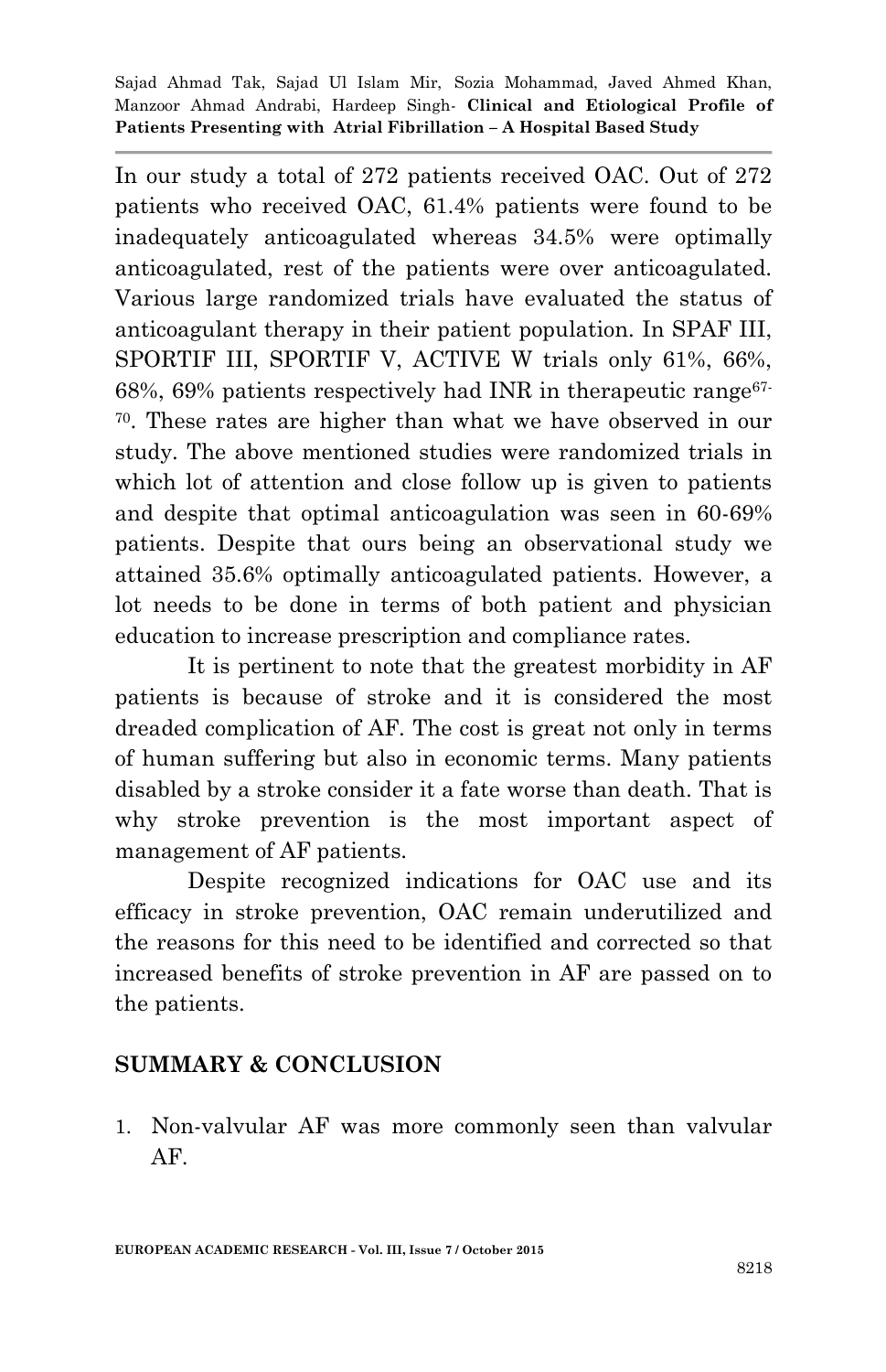- 2. Among the patients with valvular heart disease, rheumatic etiology was the commonest.
- 3. Among the non-valvular group, hypertension was the most common cause.
- 4. Overall females outnumbered males with AF.
- 5. 89.3% patients were eligible for oral anticoagulant therapy but only 70.9% actually received the treatment.
- 6. The usage of oral anticoagulants was more in valvular AF than in non-valvular AF.
- 7. Optimal anticoagulant state was more commonly seen among patients with valvular AF as compared to nonvalvular AF.
- 8. The usage of oral anticoagulants decreased with increasing age.
- 9. Adequacy of anticoagulation was seen in only 34.5% patients
- 10. Optimal anticoagulation needs to be emphasized on both patients as well as physicians to prevent strokes and achieve better outcomes.

# **BIBLIOGRAPHY**

- Aschenberg, Wolfgang, Michael Schlüter, Peter Kremer, Erwin Schröder, Volker Siglow, and Walter Bleifeld. 1986. "Transesophageal Two-Dimensional Echocardiography for the Detection of Left Atrial Appendage Thrombus." *Journal of the American College of Cardiology* 7 (1). Journal of the American College of Cardiology: 163–66. doi:10.1016/S0735-1097(86)80275-3.
- Barriales Alvarez, V, C Morís de la Tassa, I Sánchez Posada, R Barriales Villa, J Rubin López, J M de la Hera Galarza, J Vara Manso, S Hevia Nava, and A Cortina Llosa. 1999. "[The Etiology and Associated Risk Factors in a Sample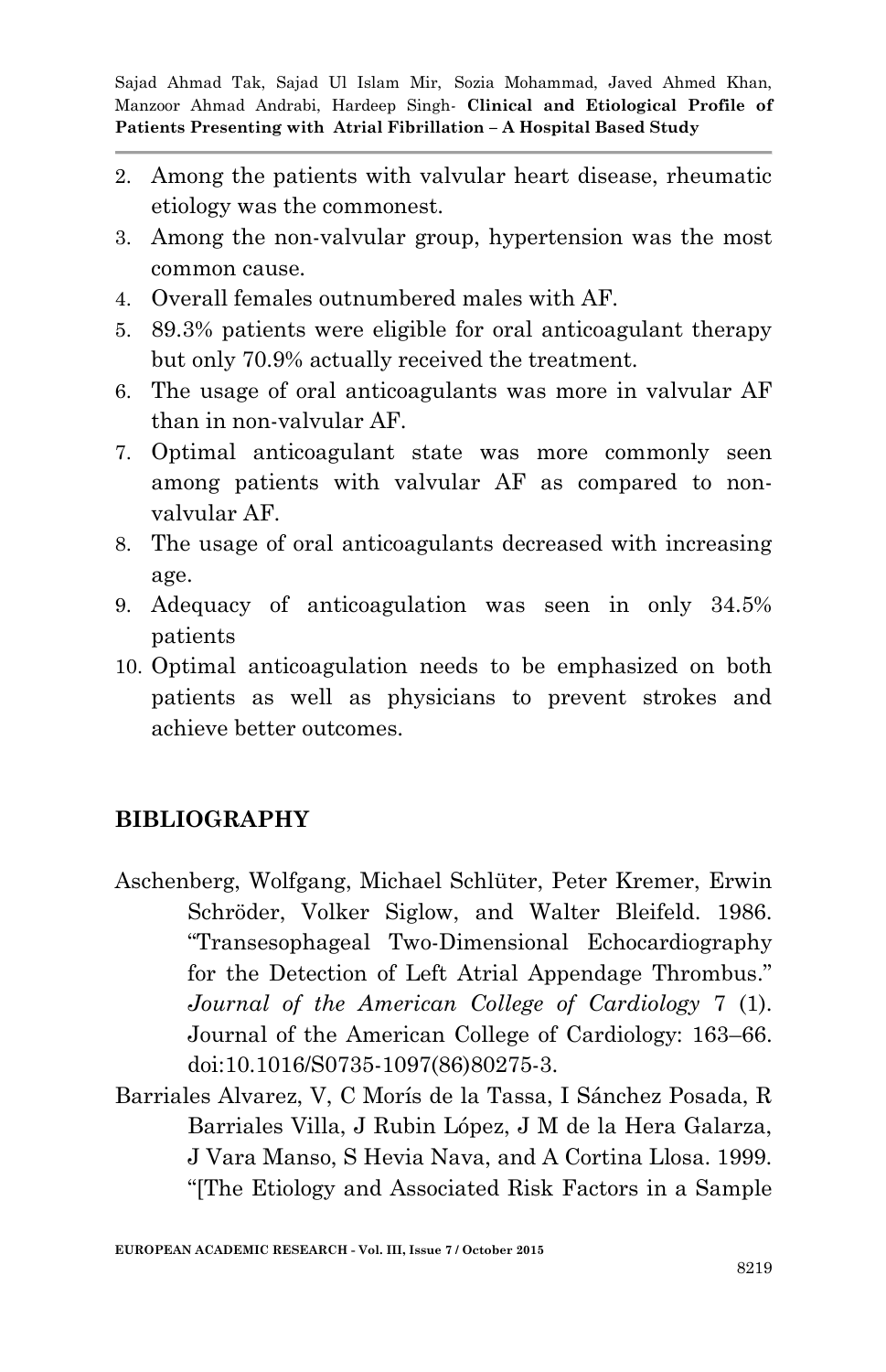> of 300 Patients with Atrial Fibrillation]." *Revista Española de Cardiología* 52 (6): 403–14. http://www.ncbi.nlm.nih.gov/pubmed/10373774.

- Bellet, Samuel. 1953. *Clinical Disorders of the Heart Beat*. Lea & Febiger. https://books.google.co.in/books/about/Clinical\_Disorders of the Heart Beat.html?id=1mbbwyPhvTwC&pgis=1.
- Benjamin, E J, D Levy, S M Vaziri, R B D'Agostino, A J Belanger, and P A Wolf. 1994. "Independent Risk Factors for Atrial Fibrillation in a Population-Based Cohort. The Framingham Heart Study." *JAMA* 271 (11): 840–44. http://www.ncbi.nlm.nih.gov/pubmed/8114238.
- Bialy D, Lehmann MH, Schumacher DN, Steinman RT, Meissner MD. 1992. "No Title." *J Am Coll Cardiol* 19 (14).
- Flegel, K M, M J Shipley, and G Rose. 1987. "Risk of Stroke in Non-Rheumatic Atrial Fibrillation." *Lancet (London, England)* 1 (8532): 526–29. http://www.ncbi.nlm.nih.gov/pubmed/2881082.
- Freestone, B, R Rajaratnam, N Hussain, and G Y H Lip. 2003. "Admissions with Atrial Fibrillation in a Multiracial Population in Kuala Lumpur, Malaysia." *International Journal of Cardiology* 91 (2-3): 233–38. http://www.ncbi.nlm.nih.gov/pubmed/14559136.
- Friberg, Jens, Henrik Scharling, Niels Gadsbøll, and Gorm B Jensen. 2003. "Sex-Specific Increase in the Prevalence of Atrial Fibrillation (The Copenhagen City Heart Study)." *The American Journal of Cardiology* 92 (12): 1419–23. http://www.ncbi.nlm.nih.gov/pubmed/14675577.
- Furberg, C D, B M Psaty, T a Manolio, J M Gardin, V E Smith, and P M Rautaharju. 1994. "Prevalence of Atrial Fibrillation in Elderly Subjects (the Cardiovascular Health Study)." *The American Journal of Cardiology* 74 (3): 236–41. doi:10.1016/0002-9149(94)90363-8.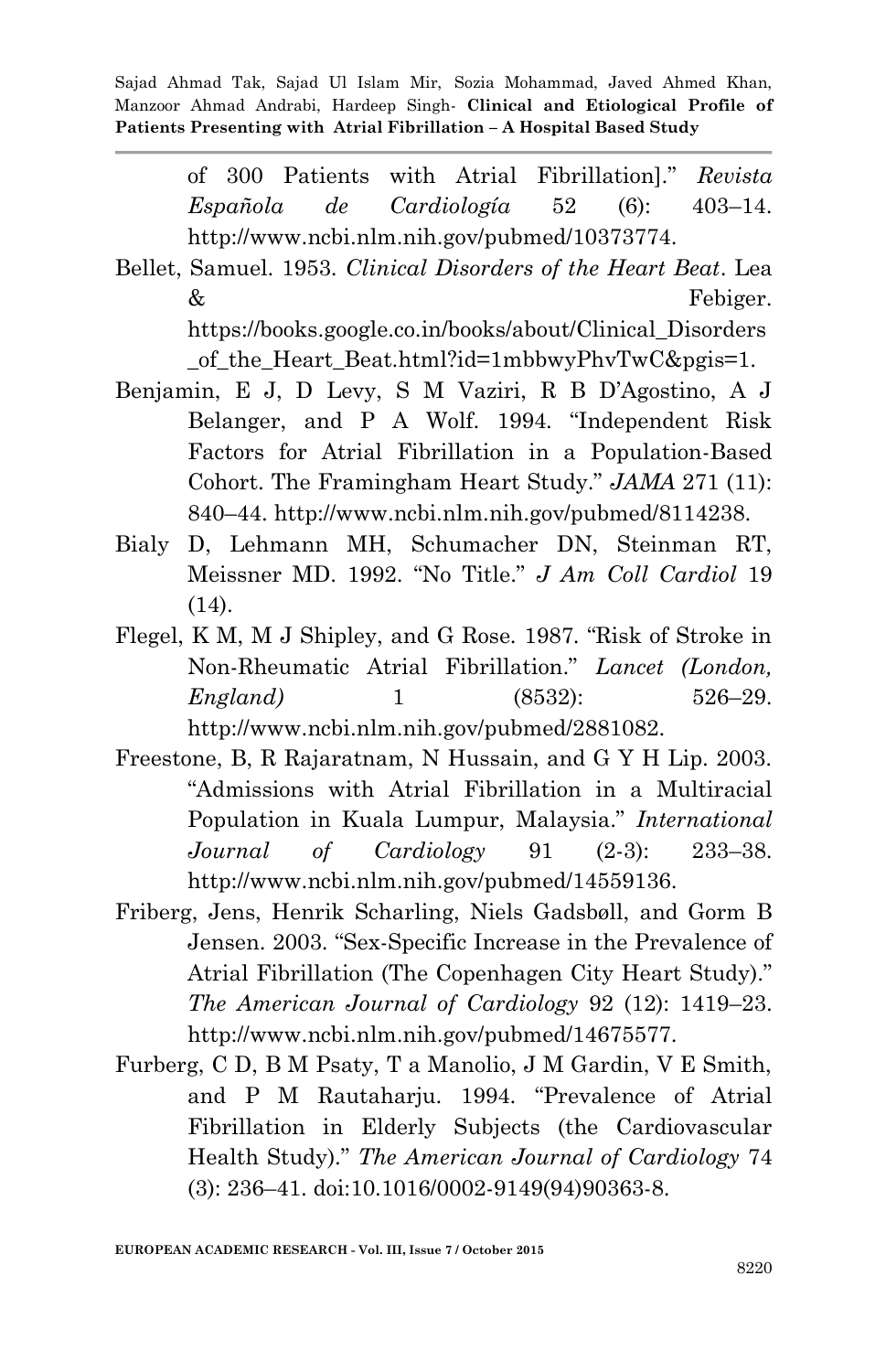- Fuster, Valentin, Lars E. Rydén, Richard W. Asinger, David S. Cannom, Harry J. Crijns, Robert L. Frye, Jonathan L. Halperin, et al. 2001. "ACC/AHA/ESC Guidelines for the Management of Patients with Atrial fibrillation31This Document Was Approved by the American College of Cardiology Board of Trustees in August 2001, the American Heart Association Science Advisory and Coordinating Committee I." *Journal of the American College of Cardiology* 38 (4). Journal of the American College of Cardiology: 1266. doi:10.1016/S0735- 1097(01)01586-8.
- Gage, B F, A D Waterman, W Shannon, M Boechler, M W Rich, and M J Radford. 2001. "Validation of Clinical Classification Schemes for Predicting Stroke: Results from the National Registry of Atrial Fibrillation." *JAMA* 285 (22): 2864–70. http://www.ncbi.nlm.nih.gov/pubmed/11401607.
- Gage, Brian F, Carl van Walraven, Lesly Pearce, Robert G Hart, Peter J Koudstaal, B S P Boode, and Palle Petersen. 2004. "Selecting Patients with Atrial Fibrillation for Anticoagulation: Stroke Risk Stratification in Patients Taking Aspirin." *Circulation* 110 (16): 2287–92. doi:10.1161/01.CIR.0000145172.55640.93.
- Gage, Brian F., Amy D. Waterman, William Shannon, Michael Boechler, Michael W. Rich, and Martha J. Radford. 2001. "Validation of Clinical Classification Schemes for Predicting Stroke." *JAMA* 285 (22). American Medical Association: 2864. doi:10.1001/jama.285.22.2864.
- Grogan, M, H C Smith, B J Gersh, and D L Wood. 1992. "Left Ventricular Dysfunction due to Atrial Fibrillation in Patients Initially Believed to Have Idiopathic Dilated Cardiomyopathy." *The American Journal of Cardiology*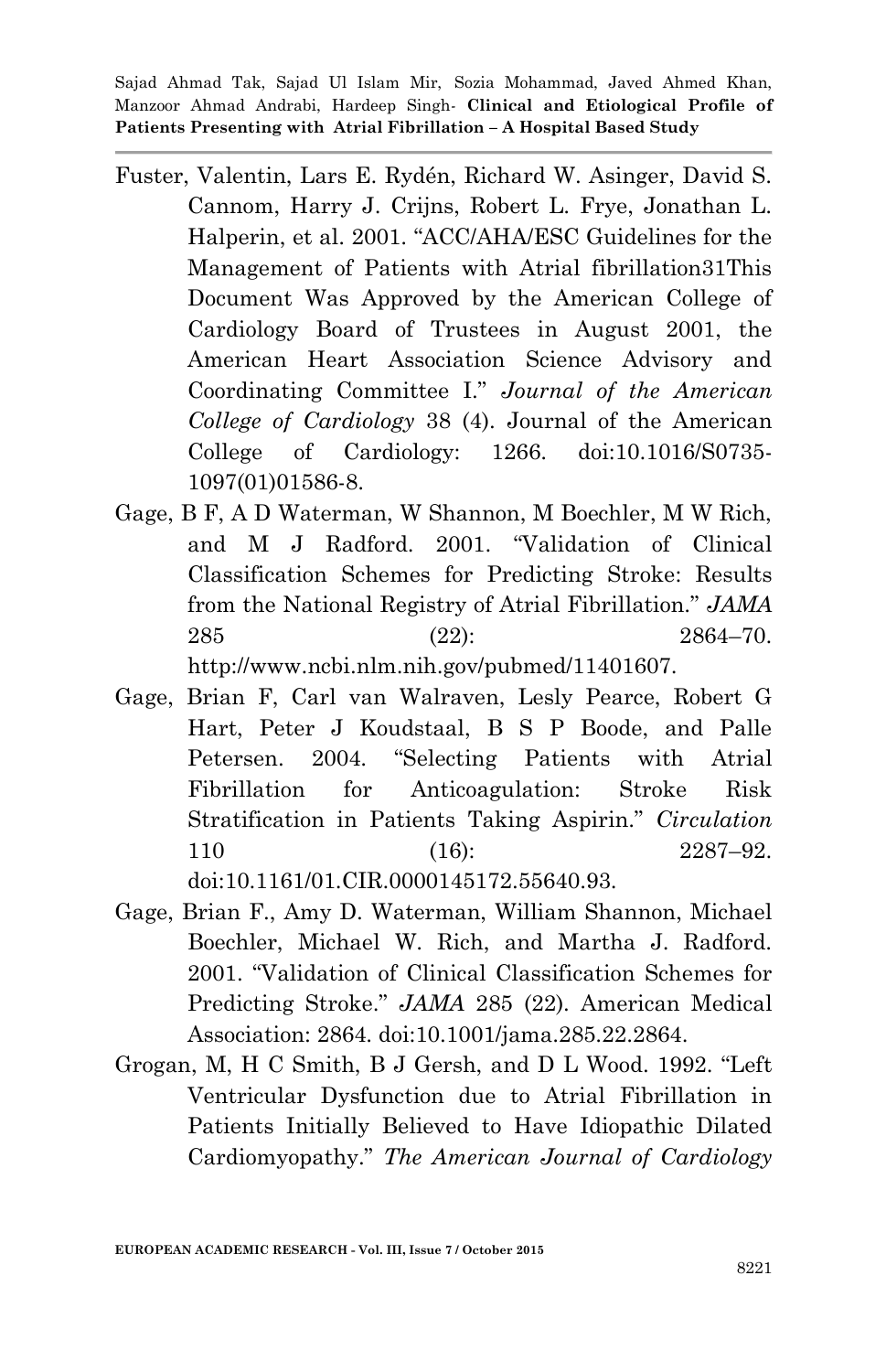| -69 | $(19)$ :                                    | $1570 - 73.$ |
|-----|---------------------------------------------|--------------|
|     | http://www.ncbi.nlm.nih.gov/pubmed/1598871. |              |

- Hart, R G, and J L Halperin. 1999. "Atrial Fibrillation and Thromboembolism: A Decade of Progress in Stroke Prevention." *Annals of Internal Medicine* 131 (9): 688– 95. http://www.ncbi.nlm.nih.gov/pubmed/10577332.
- Hodgkinson, James A, Clare J Taylor, and F D Richard Hobbs. 2011. "Predictors of Incident Atrial Fibrillation and Influence of Medications: A Retrospective Case-Control Study." *The British Journal of General Practice : The Journal of the Royal College of General Practitioners* 61 (587): e353–61. doi:10.3399/bjgp11X578034.
- Jhawar, Manish B, and Greg Flaker. 2012. "Preventing Stroke in Atrial Fibrillation Patients - Clinical Utility of Oral Anticoagulants." *Journal of Blood Medicine* 3 (January). Dove Press: 1–13. doi:10.2147/JBM.S19827.
- Kieny, J R, A Sacrez, A Facello, R Arbogast, P Bareiss, G Roul, J L Demangeat, B Brunot, and A Constantinesco. 1992. "Increase in Radionuclide Left Ventricular Ejection Fraction after Cardioversion of Chronic Atrial Fibrillation in Idiopathic Dilated Cardiomyopathy." *European Heart Journal* 13 (9): 1290–95. http://www.ncbi.nlm.nih.gov/pubmed/1396842.
- Krahn, A D, J Manfreda, R B Tate, F A Mathewson, and T E Cuddy. 1995. "The Natural History of Atrial Fibrillation: Incidence, Risk Factors, and Prognosis in the Manitoba Follow-Up Study." *The American Journal of Medicine* 98 (5): 476–84. doi:10.1016/S0002-9343(99)80348-9.
- Levy, Samuel. 2002. "Atrial Fibrillation, the Arrhythmia of the Elderly, Causes and Associated Conditions." *Anadolu Kardiyoloji Dergisi : AKD = the Anatolian Journal of Cardiology* 2 (1): 55–60. http://www.ncbi.nlm.nih.gov/pubmed/12101796.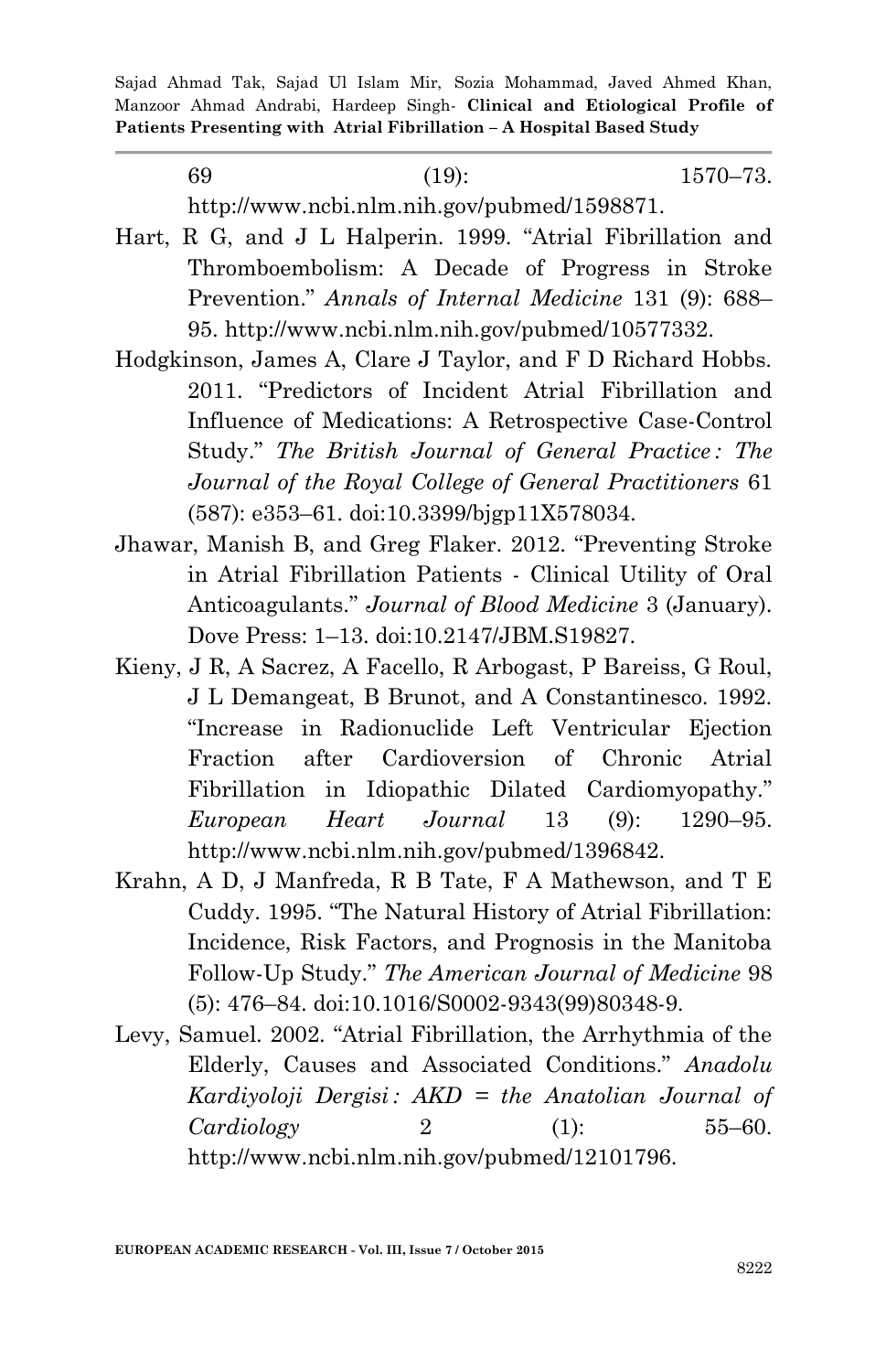- Longo, Dan, Anthony Fauci, Dennis Kasper, Stephen Hauser, J. Jameson, and Joseph Loscalzo. 2011. *Harrison's Principles of Internal Medicine, 18th Edition*. McGraw Hill Professional. https://books.google.co.in/books/about/Harrison\_s\_Princi ples\_of\_Internal\_Medici.html?id=7gxjMV8hClsC&pgis= 1.
- Miller, V T, J F Rothrock, L A Pearce, W M Feinberg, R G Hart, and D C Anderson. 1993. "Ischemic Stroke in Patients with Atrial Fibrillation: Effect of Aspirin according to Stroke Mechanism. Stroke Prevention in Atrial Fibrillation Investigators." *Neurology* 43 (1): 32–36. http://www.ncbi.nlm.nih.gov/pubmed/8423907.
- Morillo, C A, G J Klein, D L Jones, and C M Guiraudon. 1995. "Chronic Rapid Atrial Pacing. Structural, Functional, and Electrophysiological Characteristics of a New Model of Sustained Atrial Fibrillation." *Circulation* 91 (5): 1588–95. http://www.ncbi.nlm.nih.gov/pubmed/7867201.
- Mügge, A, H Kühn, P Nikutta, J Grote, J A Lopez, and W G Daniel. 1994. "Assessment of Left Atrial Appendage Function by Biplane Transesophageal Echocardiography in Patients with Nonrheumatic Atrial Fibrillation: Identification of a Subgroup of Patients at Increased Embolic Risk." *Journal of the American College of Cardiology* 23 (3): 599–607. http://www.ncbi.nlm.nih.gov/pubmed/8113541.
- Murphy, Niamh F, Colin R Simpson, Pardeep S Jhund, Simon Stewart, Michelle Kirkpatrick, Jim Chalmers, Kate MacIntyre, and John J V McMurray. 2007. "A National Survey of the Prevalence, Incidence, Primary Care Burden and Treatment of Atrial Fibrillation in Scotland." *Heart (British Cardiac Society)* 93 (5): 606–12. doi:10.1136/hrt.2006.107573.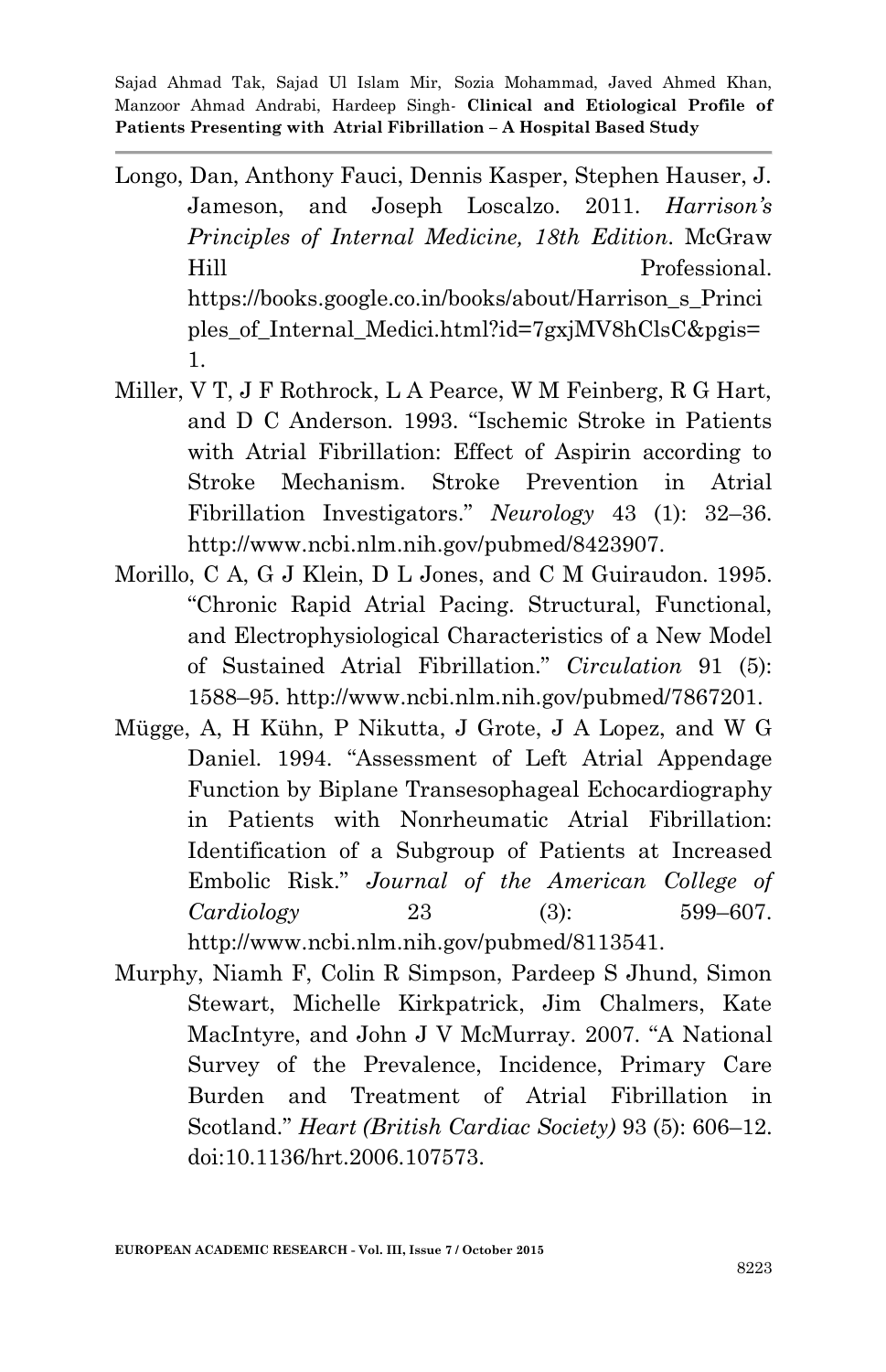- Nand Vidya, Gupta AK, Mahmood Syed E, Kulshrestha Malini, Patiyal RK. 2012. "Etiological Profile and Clinical Presentation of Patients with Atrial Fibrillation from a Rural Area of Bihar." *National Journal of Medical Research* 2 (2): 124–27. http://www.scopemed.org/?mno=23074.
- Nieuwlaat, Robby, Alessandro Capucci, A John Camm, S Bertil Olsson, Dietrich Andresen, D Wyn Davies, Stuart Cobbe, et al. 2005. "Atrial Fibrillation Management: A Prospective Survey in ESC Member Countries: The Euro Heart Survey on Atrial Fibrillation." *European Heart Journal* 26 (22): 2422–34. doi:10.1093/eurheartj/ehi505.
- Ntep-Gweth, Marie, Marc Zimmermann, Alexandre Meiltz, Samuel Kingue, Pierre Ndobo, Philip Urban, and Antoine Bloch. 2010. "Atrial Fibrillation in Africa: Clinical Characteristics, Prognosis, and Adherence to Guidelines in Cameroon." *Europace : European Pacing, Arrhythmias, and Cardiac Electrophysiology : Journal of the Working Groups on Cardiac Pacing, Arrhythmias, and Cardiac Cellular Electrophysiology of the European Society of Cardiology* 12 (4): 482–87. doi:10.1093/europace/euq006.
- OSTRANDER, L. D., R. L. BRANDT, M. O. KJELSBERG, and F. H. EPSTEIN. 1965. "Electrocardiographic Findings Among the Adult Population of a Total Natural Community, Tecumseh, Michigan." *Circulation* 31 (6). Lippincott Williams & Wilkins: 888–98. doi:10.1161/01.CIR.31.6.888.
- Packer, D L, G H Bardy, S J Worley, M S Smith, F R Cobb, R E Coleman, J J Gallagher, and L D German. 1986. "Tachycardia-Induced Cardiomyopathy: A Reversible Form of Left Ventricular Dysfunction." *The American Journal of Cardiology* 57 (8): 563–70. http://www.ncbi.nlm.nih.gov/pubmed/3953440.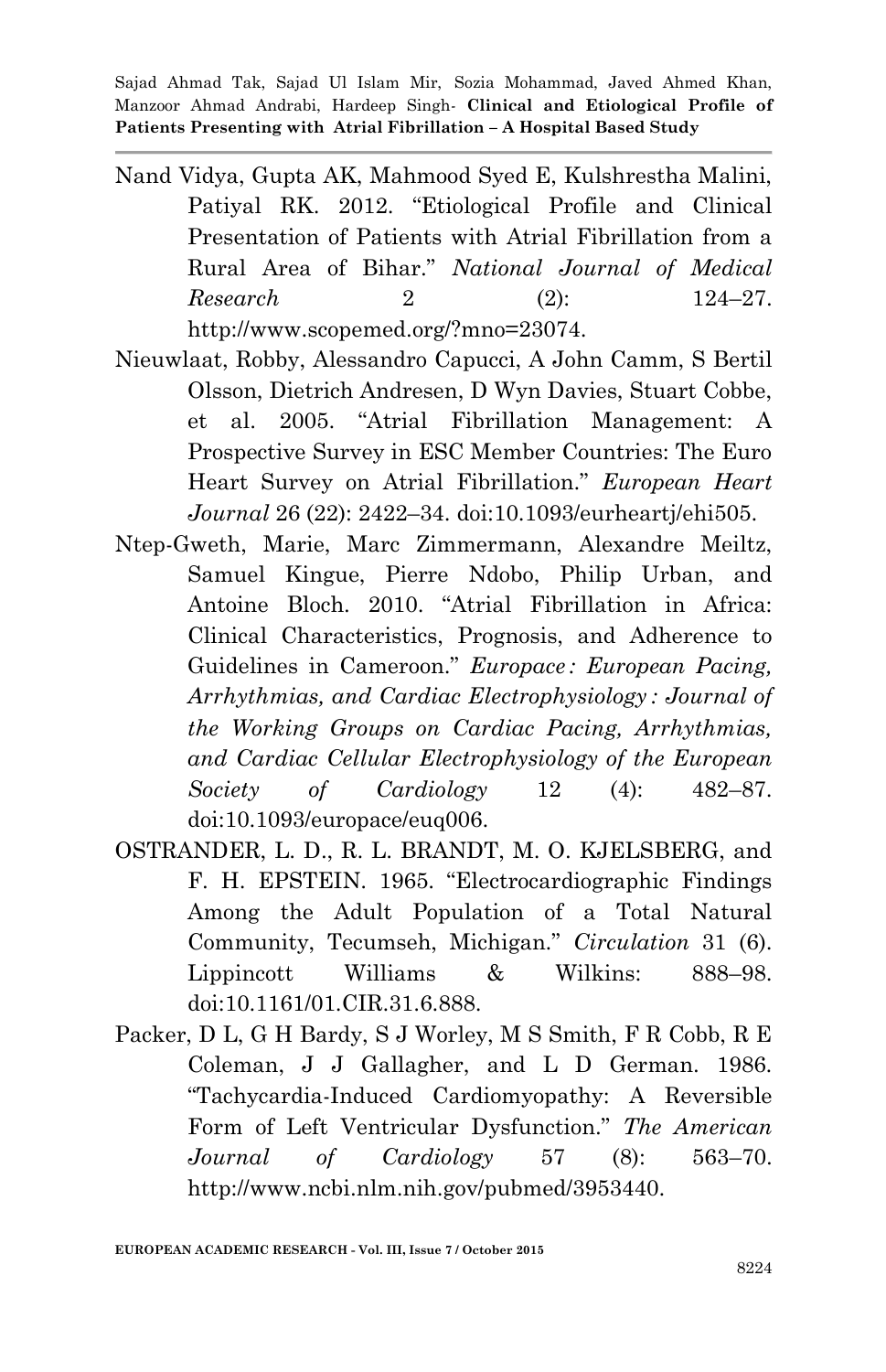- PHILLIPS, E, and S A LEVINE. 1949. "Auricular Fibrillation without Other Evidence of Heart Disease; a Cause of Reversible Heart Failure." *The American Journal of Medicine* 7 (4): 478–89. http://www.ncbi.nlm.nih.gov/pubmed/18140546.
- Ruigomez, Ana, Saga Johansson, Mari-Ann Wallander, and Luis Alberto Garcia Rodriguez. 2005. "Predictors and Prognosis of Paroxysmal Atrial Fibrillation in General Practice in the UK." *BMC Cardiovascular Disorders* 5 (1): 20. doi:10.1186/1471-2261-5-20.
- Ruiz Ortiz, Martín, Elías Romo, Dolores Mesa, Mónica Delgado, Manuel Anguita, Juan C. Castillo, José M. Arizón, and José Suárez de Lezo. 2010. "Oral Anticoagulation in Nonvalvular Atrial Fibrillation in Clinical Practice: Impact of CHADS<sup>2</sup> Score on Outcome." *Cardiology* 115 (3): 200–204. doi:10.1159/000284450.
- Sanoski, C. A. 2010. "Prevalence, Pathogenesis, and Impact of Atrial Fibrillation." *American Journal of Health-System Pharmacy* 67 (9 Supplement 5): S11–16. doi:10.2146/ajhp100148.
- Schmutz, M., S. Beer-Borst, A. Meiltz, P. Urban, J. M. Gaspoz, M. C. Costanza, A. Morabia, and M. Zimmermann. 2009. "Low Prevalence of Atrial Fibrillation in Asymptomatic Adults in Geneva, Switzerland." *Europace* 12 (4): 475– 81. doi:10.1093/europace/eup379.
- Waldo, Albert L, Richard C Becker, Victor F Tapson, and Kevin J Colgan. 2005. "Hospitalized Patients with Atrial Fibrillation and a High Risk of Stroke Are Not Being Provided with Adequate Anticoagulation." *Journal of the American College of Cardiology* 46 (9): 1729–36. doi:10.1016/j.jacc.2005.06.077.
- Wilhelmsen, L, A Rosengren, and G Lappas. 2001. "Hospitalizations for Atrial Fibrillation in the General Male Population: Morbidity and Risk Factors." *Journal*